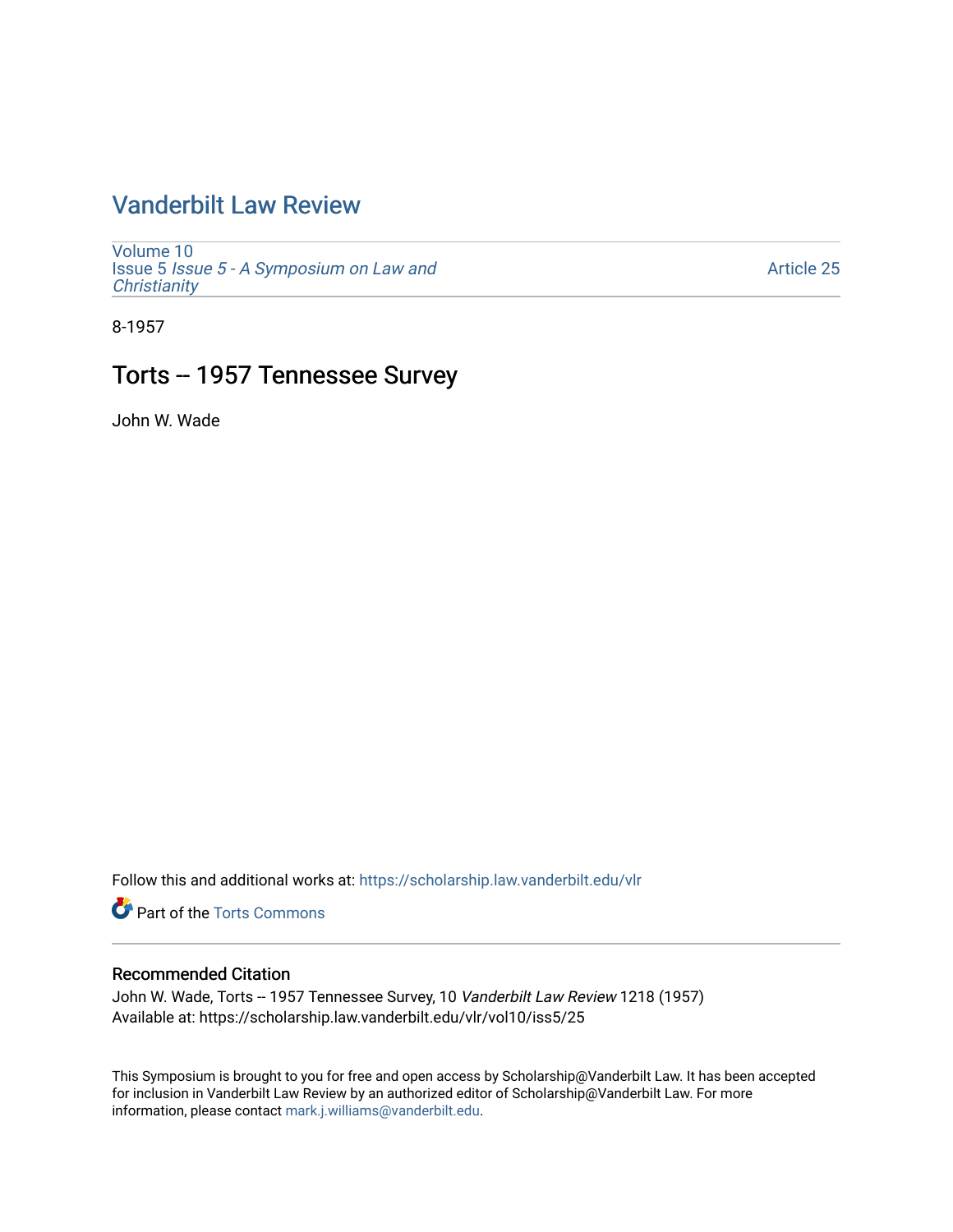# **TORTS-1957 TENNESSEE SURVEY**

**JOHN W. WADE\***

#### **NEGLIGENCE**

## Duty

One who performs an act is ordinarily under a duty to act carefully. When the defendant has acted there is seldom a problem regarding the duty to use care. But when the defendant has failed to act the question of duty raises a substantial problem.<sup>1</sup> The rule is stated that there is no duty to act, but the exceptions are many. One arises when there is a particular relationship between the parties; another, when the defendant had commenced to act. Both exceptions are involved in *Union Carbide & Carbon Corp.* v. *Stapleton.2* Plaintiff had been subject to a mustard gas attack in the war, incurring a spot on his lungs. While working as an employee for defendant he had several X-rays made. They showed the spot and also indicated an arrested case of tuberculosis. The doctor in defendant's employ informed plaintiff of the spot but there was a conflict in testimony as to whether he mentioned the arrested tuberculosis. After plaintiff left defendant's employ, he was ill. Apparently his doctor then would have had an X-ray made except that plaintiff told the doctor that he had been X-rayed by defendant and found all right. The tuberculosis had become active and he was seriously disabled. A jury verdict for plaintiff was regarded as indicating that defendant failed to inform plaintiff of the tubercular condition and as covering the issues of proximate cause and contributory negligence and the court felt that its task was to determine whether there was a duty to disclose. It held that there was. The relationship of employer and employee has been held to be sufficient basis for the duty to act under certain circumstances but not to this extent. The act of taking the X-rays might be regarded as an undertaking, imposing liability for acting negligently or for leaving plaintiff in a worse condition than before the undertaking, but the cases are few where the undertaking imposes liability for failure to carry it out without more. Here the combination of the two was held sufficient, with the greater emphasis on the concept of the undertaking; and the verdict for the plaintiff was affirmed.

**1218**

<sup>\*</sup> Dean, Vanderbilt University School of Law; member, Tennessee Bar.

<sup>1.</sup> See generally PROSSER, TORTS § 38 (2d ed. 1955). 2. 237 F.2d 229 (6th Cir. 1956), **10 VAND.** L. REV. 622 (1957).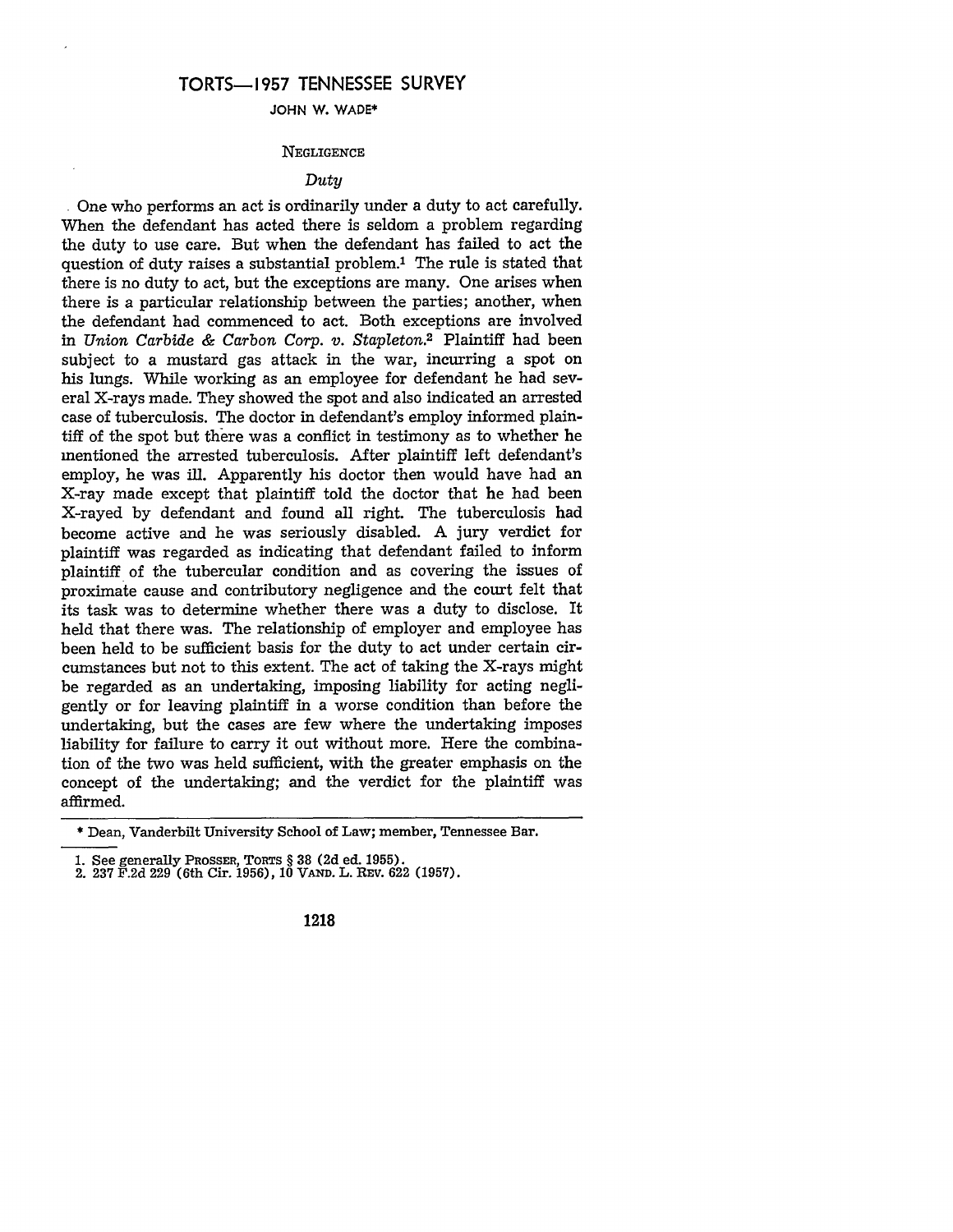#### *Breach of Duty*

The issue of breach of duty is normally for the jury to decide.<sup>3</sup> It is submitted to the jury in terms of a standard of what a reasonable, prudent man would do under the same or similar circumstances. Sometimes the phrase "same or similar circumstances" is felt not to be adequate, and particular circumstances are specifically set out in the instruction. This is true, for example, of the situation where the defendant is acting in an emergency situation, and the so-called "sudden emergency doctrine" has developed.<sup>4</sup> It was held proper in another case to instruct that a driver must take into consideration that the road was wet and not necessary to add that he must take into account that he could not stop his car as readily as on a dry road.5 The fact that one is dealing with children is another circumstance which may be specifically mentioned. Thus, in *Bradshaw v. Holt6* the court held that the driver of a car must take into consideration the irresponsibility of children and explained that it was a "jury question as to whether Bradshaw was guilty of negligence (1) in not placing his car under such control as was necessary to avoid any collision that the known childish impulses of this child of such tender years might render probable, or (2) in assuming that such child would stand on the side of the highway without attempting to cross until Bradshaw's very swiftly moving automobile should pass."7

*Negligence per se:* A criminal statute may sometimes lay down a specific rule of conduct. This rule of conduct may then be taken by the courts in a negligence case as supplanting the general standard of care, in which case the jury are instructed that the violation of the rule constitutes negligence per se. Thus, in *Hammonds v. Mansfield8*

only one result, in which case a directed verdict should be given. See, e.g., Johnson v. Johnson City, 292 S.W.2d 794 (Tenn. App. E.S. 1956); Hooper v. Starkey, 297 S.W.2d 948 (Tenn. App. M.S. 1956); Chattanooga v. Shackle

4. An instruction regarding the "doctrine" was sustained in Hammonds v. Mansfield, 296 S.W.2d 652 (Tenn. App. W.S. 1955); see also Womac v. Casteel, 292 S.W.2d 782 (Tenn. 1956). 5. Kunk v. Howell, 289 S.W.2d **874** (Tenn. App. E.S. 1956). 6. 292 S.W.2d 30 (Tenn. 1956).

- *7. Id.* at **33.**
- 8. 296 S.W.2d 652 (Tenn. App. W.S. 1955).

<sup>3.</sup> Thus, in a number of cases the issue was held to have been properly left to the jury. See, *e.g.,* Crane Co. v. Simpson, 242 F.2d 734 (6th Cir. 1957); City of Winchester v. Finchum, 301 S.W.2d 341 (Tenn. 1957); Dixon Stave Heading Co. v. Archer, 291 S.W.2d 603 (Tenn. App. E.S. 1956); McAmis v. Carlisle, 300 S.W.2d 59 (Tenn. App. E.S. 1956); Moore v. Watkins, 293 S.W.2d 185 (Tenn. App. E.S. 1956); Kendall Oil Co. v. Payne, 293 S.W.2d 40 (Tenn. App. E.S. 1955). In others it was held that the issue should have been left to the jury and a directed verdict was improper. See, *e.g.,* Coatney v. Southwest Tenn. Elec. Membership Corp., 292 S.W.2d 420 (Tenn. App. W.S. 1956); Thur-man v. Southern Ry., 293 S.W.2d 600 (Tenn. App. E.S. 1956); Boyce v. Shankman, 292 S.W.2d 229 (Tenn. App. W.S. 1953).<br>However, the facts may-be so clear that the jury could reasonably reach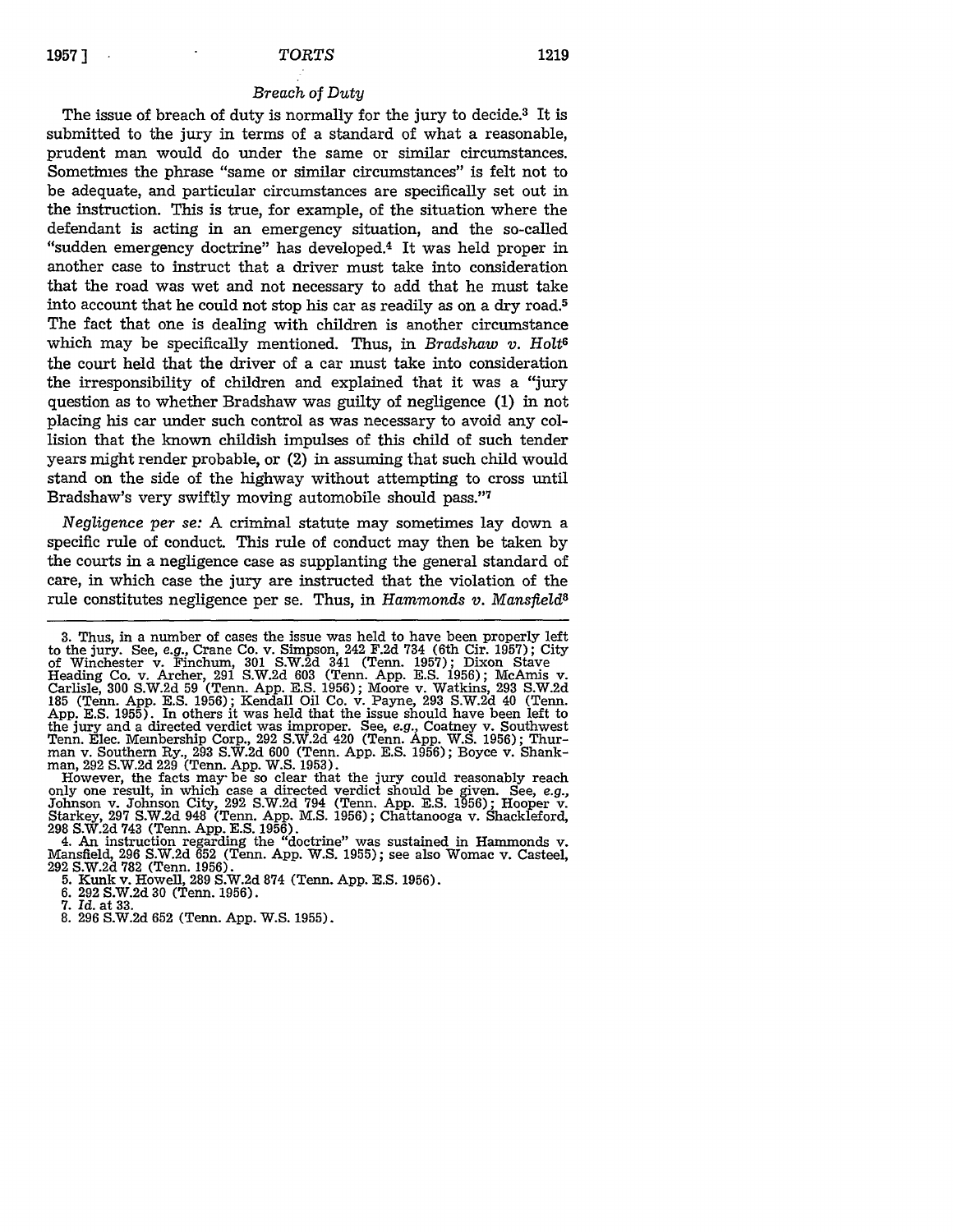violation of the statute requiring good brakes was held to constitute negligence per se, and the statute was construed to render it unnecessary that the defendant know that the brakes were defective. "The statute is both penal and peremptory in its requirement and one who violates it and causes injury to another should affirmatively remove any imputation of negligence in failing to discover the defect."9 The doctrine was raised in several other cases. In one case the statute was held not to have been violated.'0 In two cases the issue was whether the injury sustained was within the purpose for which the ordinance was passed.<sup>11</sup>

The contention was made in three cases that the National Electric Safety Code should be treated in a similar fashion, as laying down a specific rule of conduct replacing the general standard.<sup>12</sup> All three cases agreed, however, that the "Code" was not to be treated as the equivalent of a statute or ordinance, and that while its provisions were appropriate for evidence they should not be controlling on the jury.

*Proof of Negligence:* Since breach of duty, or negligence, is treated as an issue of fact, it can be proved by direct or circumstantial evidence, like other fact issues. In malpractice cases, however, it is usually held that ordinary evidence is not sufficient and that professional or expert testimony is required to permit the jury to find negligence. This rule was urged by the defendant in *Rural Educ. Ass'n v. Bush.13* The alleged negligence, in this case, however, was sewing up a sponge in plaintiff's abdomen, and the court held that expert evidence was not necessary to establish negligence under these circumstances. "Any layman would know that fact." The court was of course relying on circumstantial evidence, and this is one of the classic instances of the doctrine of *res ipsa loquitur.*

*Res ipsa loquitur* was the subject of extended discussion in *Coca Cola*

**<sup>9.</sup>** *Id.* at 659.

**<sup>10.</sup>** Merck & Co. v. Kidd, 242 F.2d 592 (6th Cir. 1957). Defendant manufactured blood plasma which had hepatitis virus. This was held not to be in violation of the Tennessee Food, Drug and Cosmetic Act prohibiting the manufacture or sale of drugs containing "any filthy, putrid or decomposed sub-stance." **TENN. CODE ANN.** § 52-115 (1956). 11. City of Winchester v. Finchum, **301** S.W.2d 341 (Tenn. 1957) (ordinance

prohibiting bicycles on sidewalks); Murray v. Nashville, 299 S.W.2d 859 (Tenn. App.. M.S. 1956) (marked crosswalk ordinance). Both cases involved con- tributory negligence. See also McKamey v. Andrews, 289 S.W.2d 704 (Tenn. App. E.S. 1955) (yielding right of way to vehicle in "favored thoroughfare"); Spence v. Came, 292 S.W.2d 438 (Tenn. App. W.S. 1954) (municipal or- dinances).

<sup>12.</sup> Kingsport Util. v. Brown, 299 S.W.2d 656 (Tenn. 1957); Chattanooga v. Rogers, 299 S.W.2d 660 (Tenn. 1956); Coatney v. Southwest Tennessee Elec. Membership Corp., **292 S.W.2d** 420 (Tenn. **App.** W.S. 1956). In all three cases defendants claimed compliance with the terms of the "Code" as conclusive indication of due care. This would not necessarily be true even **if** the "Code" were treated as a statute; under certain circumstances one may be negligent in driving 29 miles per hour in a statutory 30-mile zone. **13.** 298 S.W.2d 761 (Tenn. App. M.S. 1957).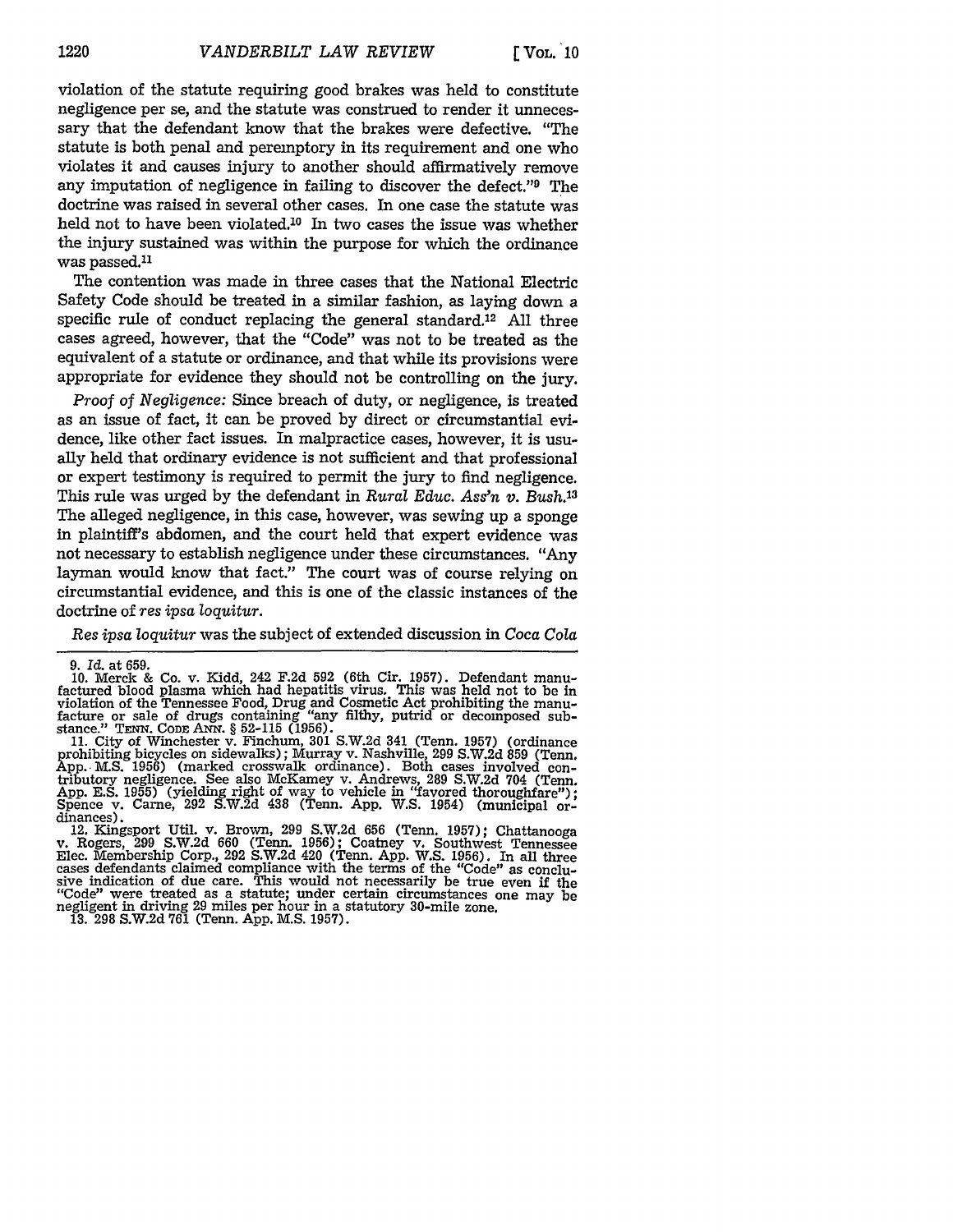*Bottling* Works, *Inc. v.* Crow.14 Plaintiff's eye was injured when a Coca Cola bottle exploded. He had purchased a case of the bottles from a retail merchant, Havener, to whom the bottles had been delivered by defendant company. While in Havener's possession they had been under a counter, where they were under the observation of the owner and his son. Plaintiff took them to his truck and carried them a half mile away, where he placed them in a tub of crushed ice with other soft drinks. When plaintiff reached for a bottle 30 minutes later, a bottle of Coca Cola exploded, causing the injury. The trial court submitted the case to the jury, and while the court of appeals reversed a verdict for the plaintiff, the Supreme Court reinstated the verdict, holding that the doctrine of *res* ipsa *loquitur* was applicable. There was little difficulty in taking the position that the bottle would not normally have exploded in the absence of negligence, and the problem came in identifying that negligence with the defendant. In the earlier case of *Coca Cola Bottling* Works *v. Sullivan,15* involving a foreign body in the bottle, the Supreme Court had held that it must be shown by a clear preponderance of the evidence that there was no reasonable opportunity for the bottle to have been tampered with, in order for the case to go to the jury on the basis of *res ipsa loquitur.* While the court in the instant case holds that this requirement of a higher measure of proof is met, its general treatment indicates a relaxation of the requirement.<sup>16</sup> This special type of proof is not required in the great majority of jurisdictions and even in Tennessee it has been peculiar to the bottled drink cases.<sup>17</sup> Perhaps in the future it will be sufficient for the plaintiff simply to introduce sufficient evidence to allow the jury reasonably to find that the bottle had not been tampered with by a third person, so that the inferred negligence can be regarded as that of the defendant.<sup>18</sup>

Two other cases should be considered on the subject of circumstantial evidence. In *Moore v. Watkins*<sup>19</sup> and *Ross v. Griggs*<sup>20</sup> the facts were remarkably similar. Two young men were in each car,

14. 291 S.W.2d 589 (Tenn. 1956), 24 *TENN.* L. REv. 1219 (1957). 15. 178 Tenn. 405, 158 S.W.2d 721, 171 A.L.R. 1200 (1942). 16. The court speaks of the evidence eliminating "the probability of any tampering with" the bottle; the *Sullivan* test would apparently have required

the "clear" elimination of any "possibility."<br>
17. See DICKERSON, PRODUCTS LIABILITY AND THE FOOD CONSUMER § 2.10 (1951);<br>
Wade, Book Review, 22 TENN. L. REV. 444, 446 (1952).<br>
18. It is possible to distinguish the Sulliva as a result could easily be faked, a matter which clearly bothered the court.<br>In the instant case, the explosion was unquestioned, and both it and the physical damage to the eye were seen **by** several witnesses. While the court in the instant case declines to accept the distinction, it is a practical one which may well be important in future cases. When plaintiff's "injury" **is** doubtful the requirement in the *Sullivan* case may still be imposed. **19. 293 S.W.2d 185** (Tenn. **App. E.S. 1956).**

20. **296 S.W.2d** 641 (Tenn. **App.** W.S. **1955),** 24 **TENN.** L. REv. **1217 (1957).**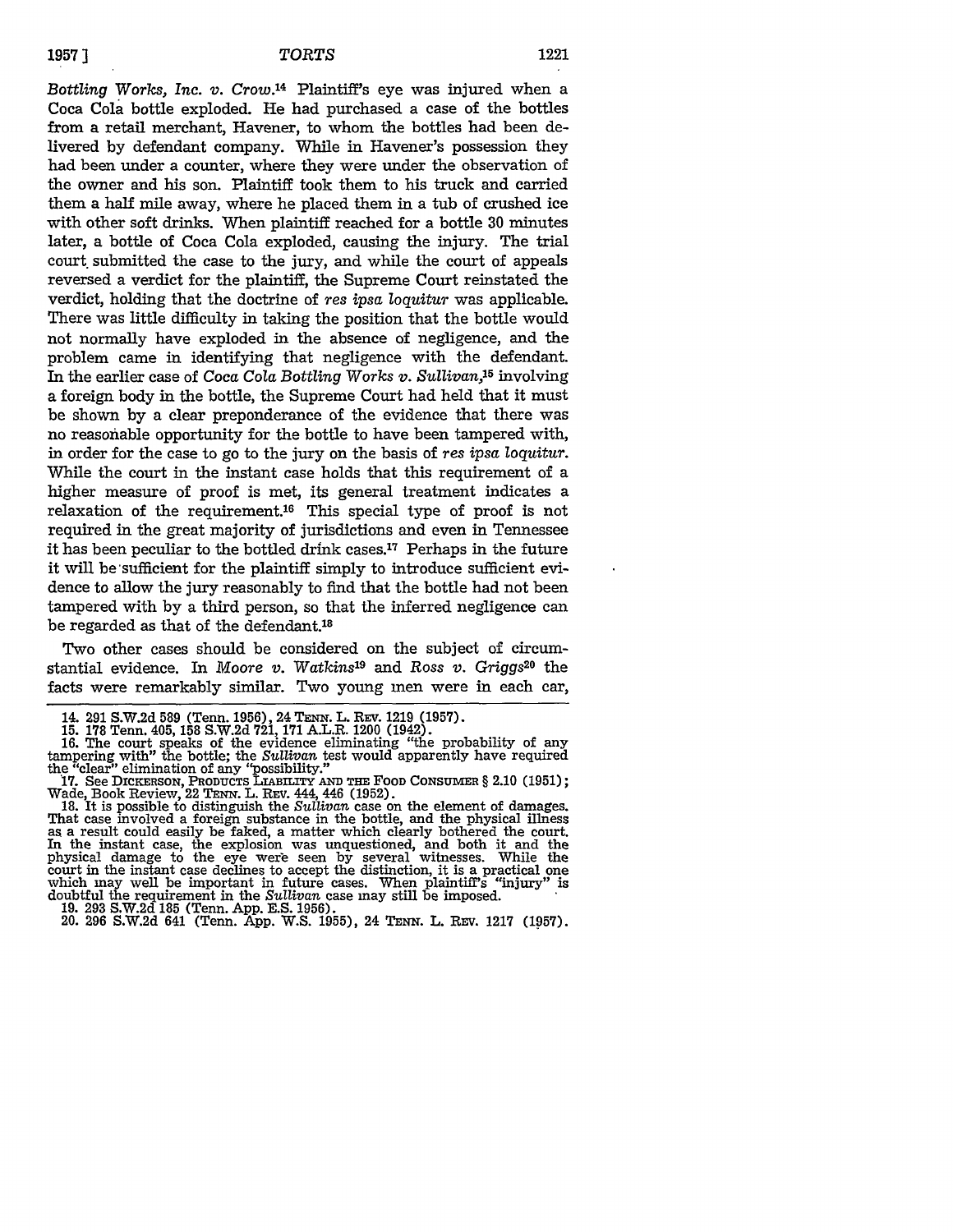which was apparently going at an extreme speed and failed to make a sharp turn and crashed against a tree, "jackknifing" against it and coming down at a different angle. Both young men were killed in each instance. Although there were no witnesses, the circumstances clearly indicated negligent driving at an unreasonable speed. The big question in each case therefore was not one of whether the driver was negligent but one of who was the driver. In each case the court, held that it would be possible for the jury to infer that the owner was driving. He had been originally driving in both cases and the position of the bodies in the car and on the ground was held to permit the inference-a somewhat tenuous one in each case.<sup>21</sup>

#### *Causation*

The element of "proximate cause" in a negligence case usually includes both cause in fact and legal cause. Cause in fact-whether defendant's negligence actually caused, or was a substantial factor in causing, the plaintiff's injury- is an issue for the jury to determine. Thus, in *Illinois Central R.R. v. Exum*<sup>22</sup> the issue was whether the fire which burned the plaintiff's buildings was started by defendant railroad. There was conflicting evidence, and the jury verdict for the plaintiff was allowed to stand. Again, in *Coatney v. Southwest Tennessee Elec. Membership Corp.,2* the issue was whether the purported negligence of defendant in allowing an electric wire to sag was a cause in fact of its coming in contact with a portable antenna. The court held that this was a question for the jury, rather than for the trial judge.<sup>24</sup>

Legal cause involves the decision of whether the liability should be cut off despite the presence of a cause-in-fact relationship for reasons of policy or because the relationship between the negligence and the injury is not reasonably close. This is sometimes left to the jury, sometimes decided by the court as a matter of law. In *Chattanooga v. Rogers,25* where both cause in fact and legal cause were involved, the determination was left to the jury. Electricity was transmitted (by contact or by arc) from defendant's high tension wires to a building crane operated by a third person. It went through the crane, killing the deceased, a workman. Defendant contended that the action of the

<sup>21.</sup> Both cases relied on the holding in the recent case of Burkett v. Johnson, 282 S.W.2d 647 (Tenn. App. W.S. 1955), which involved similar facts. See dis-cussion in Wade, *Torts-1956 Tennessee Survey,* 9 **VAND.** L. REV. 1137, 1138-39

<sup>(1956).&</sup>lt;br>- 22. 296 S.W.2d 372 (Tenn. App. W.S. 1955).<br>- 23. 292 S.W.2d 420 (Tenn. App. W.S. 1956).<br>- 24. See also McKamey v. Andrews, 289 S.W.2d 704 (Tenn. App. E.S. 1955) where there was some discussion of the question of whether an automobile accident could be regarded as the cause, some time later, of a stroke in a woman who had high blood pressure and arteriosclerosis.

<sup>25. 299</sup> S.W.2d 660 (Tenn. 1956).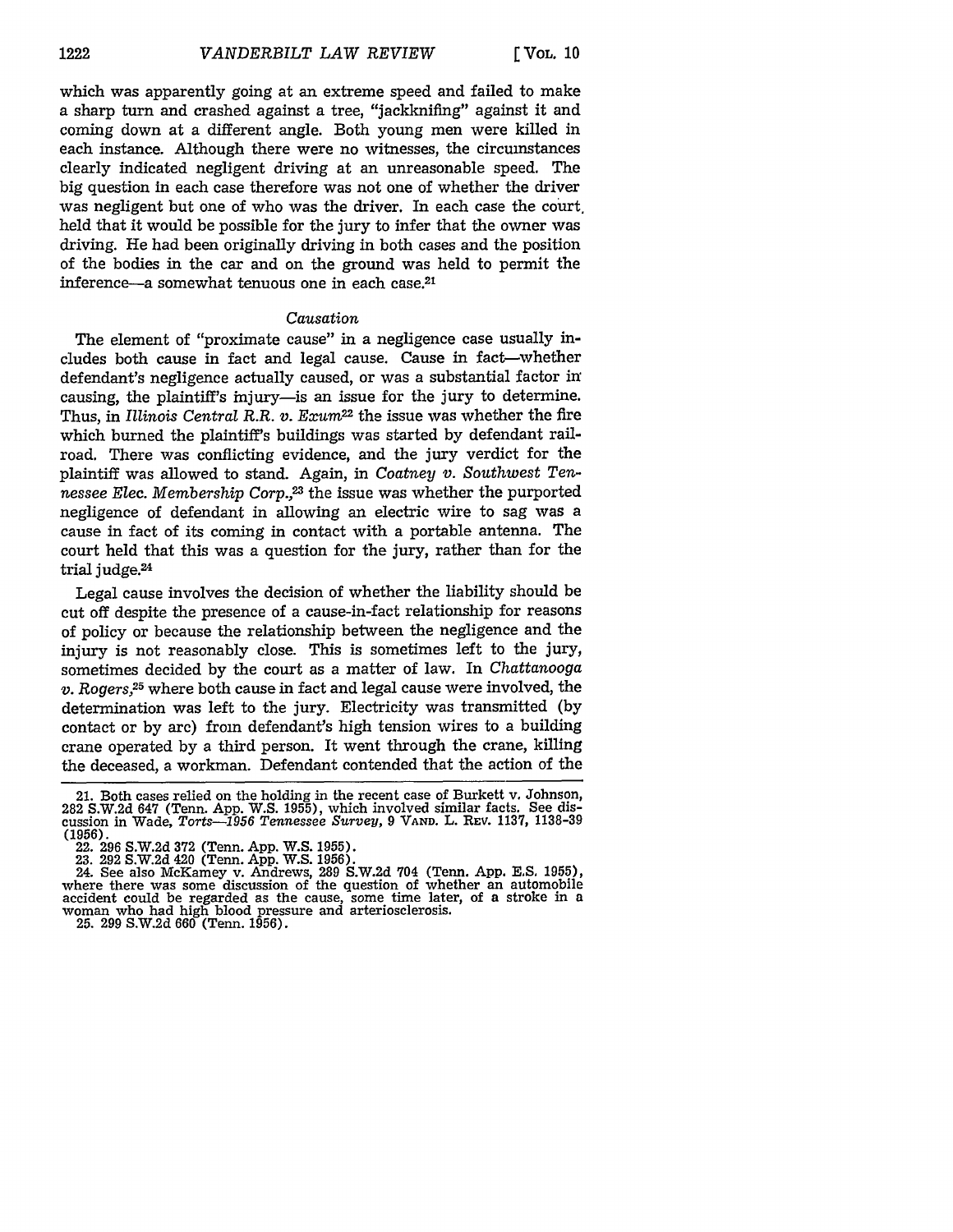crane operator constituted an intervening cause. Said the court, through Justice Burnett:

The question of the proximate cause of the accident, the crane coming into too close proximity to the wires or the lowness of the uninsulated wires, generally presents a question of fact. The mere fact that active intervening cause is so vehemently and forcefully argued and can be argued as the cause of an accident seems to us one of the strongest reasons of why this question should be submitted to a jury if there is any evidence of negligence on the part of two or more parties which might cause the injuries. In this case clearly there was a dispute on material facts as to whether or not the erection and leaving these uninsulated wires at the height that they were was negligence on the part of the City or whether or not the crane operator who was handling his crane or whether they came in contact with the wires or whether the current jumped from the wires onto the crane, was all disputed and under such a situation if the minds of reasonable men might differ as to the conclusion to be **drawn** from these facts (clearly they might do so here) then there is presented a jury question.<sup>2</sup> 6

Where negligence per se is involved because of violation of a statute or ordinance, causation questions are often handled most aptly **by** determining whether the injury came within the group of hazards which the statute was intended to protect against. This approach was used in two cases where the plaintiff violated a municipal ordinance. 27

#### *Damages*

Under our decisions no mathematical rules of computation have ever been formulated making verdicts and judgments uniform in negligence cases. It is the duty of the courts to take into consideration the nature and extent of the injuries, the suffering, expenses, diminution of earning capacity, inflation and high cost of living, age, expectancy of life and amount awarded in other similar cases.

This apt and concise listing of the elements to be taken into consideration in assessing damages is from *Management Services, Inc. v. Hellman.28* The case involved death of an eight-year-old boy and contains further consideration of the elements of damage in a wrongful death case. A \$35,000 jury verdict for which the trial judge ordered a remittitur of \$5,000 was affirmed.29

hazards but other hazards as well). **28. 289** S.W.2d 711, 722 (Tenn. App. E.S. 1955). 29. On remittiturs, see Comment, 24 **TENN.** L. Rsv. **1155** (1957).

<sup>26.</sup> *Id.* at 664. See also Pierce v. United States, 142 F. Supp. **721** (E.D. Tenn. 1955); Bradshaw v. Holt, 292 S.W.2d 30 (Tenn. 1956).<br>27. City of Winchester v. Finchum, 301 S.W.2d 341 (Tenn. 1957) (ordinance

prohibiting use of bicycles on sidewalk not intended to protect against danger-<br>ous condition of sidewalk); Murray v. Nashville, 299 S.W.2d 859 (Tenn. App.<br>M.S. 1956) (cross-walk ordinance intended to protect against vehic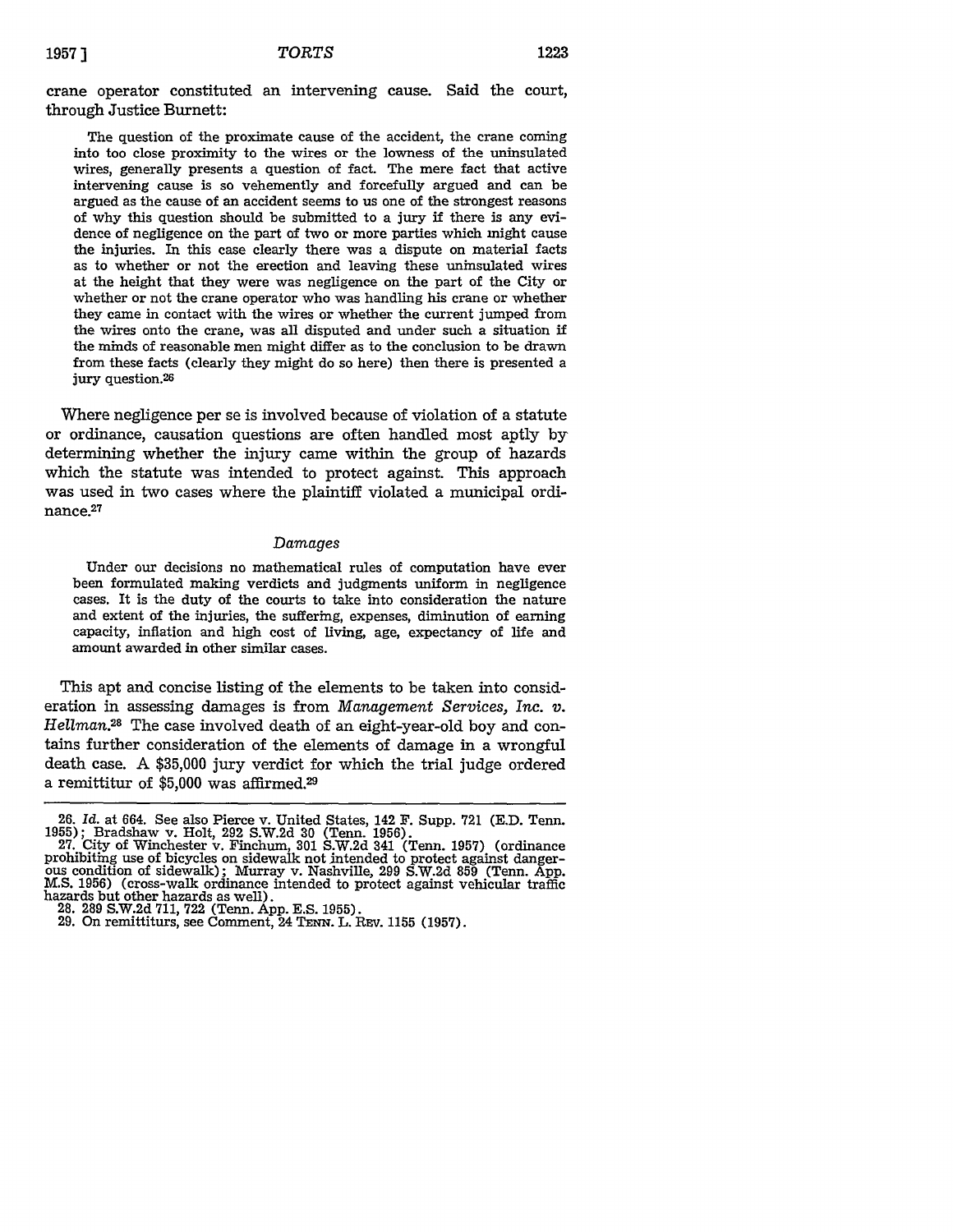*Bradshaw v. Holt*<sup>30</sup> is another wrongful death case involving a fiveyear-old boy. It was held erroneous for the trial court, "after correctly charging the formula applicable in ascertaining damages," to add, "that the loss of services during the child's minority is another element to consider." But the court held that since the jury verdict was for only \$5000, the error was not prejudicial, since "the value of the life of the child was not less than" this. In another case \$21,900 for death of a nineteen-year-old boy was held not excessive.<sup>31</sup>

In *Harber v. Smith,32* the trial judge's order of remittitur of \$3000 on a jury verdict of \$6000 for personal injuries was set aside by the court of appeals. Five hundred dollars for a dog killed by a truck was held not excessive<sup>33</sup> and \$15,000 was held not excessive in a case in which a sponge was sewed up in the abdomen of the plaintiff causing serious damage. <sup>34</sup>

# *Contributory Negligence*

Contributory negligence, like defendant's negligence, is normally a question for the jury to determine.<sup>35</sup> Sometimes, however, a plaintiff's conduct is so obviously negligent that the court rules to this effect as a matter of law.36 Whether the contributory negligence was a proximate cause of the injury was submitted to the jury in *Kendall Oil Co. v. Payne.37* If it is not a proximate cause, under the Tennessee doctrine of remote contributory negligence, it does not bar recovery but merely mitigates damages.<sup>38</sup> Plaintiff's violation of an ordinance was held not to bar recovery in one case because the injury was not one of the hazards within the scope of purpose of the ordinance.<sup>39</sup>

The doctrine of last clear chance was discussed in *Kunk v. Howell. <sup>40</sup>* Normally this doctrine is used as a method for avoiding the harshness of the contributory negligence rule. When the plaintiff, even though negligent, no longer had an opportunity to avoid the accident, and the defendant still had a "last clear chance" to do so, the plaintiff

**<sup>30.</sup>** 292 S.W.2d **30, 35** (Tenn. 1956).

<sup>31.</sup> Kunk v. Howell, 289 S.W.2d **874** (Tenn. App. E.S. 1956). 32. 292 S.W.2d 468 (Tenn. App. M.S. 1956).

<sup>33.</sup> McAmis v. Carlisle, 300 S.W.2d 59 **(Tenn. App. E.S. 1956).**<br>34. Rural Educ. Ass'n v. Bush, 298 S.W.2d 761 (Tenn. App. M.S. 1956).<br>35. See, *e.g.*, Bradshaw v. Holt, 292 S.W.2d 30 (Tenn. 1956); Howell v. Wallace E. Johnson, Inc., 298 S.W.2d 753 (Tenn. App. W.S. 1956); Tschumi v.<br>Bradley, 296 S.W.2d 885 (Tenn. App. W.S. 1956); Kendall Oil Co. v. Payne,<br>293 S.W.2d 40 (Tenn. App. E.S. 1955); cf. McLellan Stores Co. v. Weaver,

F.2d 232 (6th Cir. 1956) (trial before judge without jury). 36. See Chattanooga v. Shackleford, 298 S.W.2d 743 (Tenn. App. E.S. 1956).

<sup>37. 293</sup> S.W.2d 40 (Tenn. App. E.S. 1955). 38. See De Rossett v. Malone, 34 Tenn. App. 451, 239 S.W.2d 366 (W.S. **1950).;** Wade, *Torts-1953 Tennessee Survey,* 6 VATD. L. Rsv. 990, 1003-04

<sup>(1953).</sup> 39. City of Winchester v. Finchum, 301 S.W.2d 341 (Tenn. 1957); **cf.** Murray v. Nashville, **299** S.W.2d **859** (Tenn. App. M.S. 1956). 40. **289** S.W.2d 874 (Tenn. App. E.S. 1956).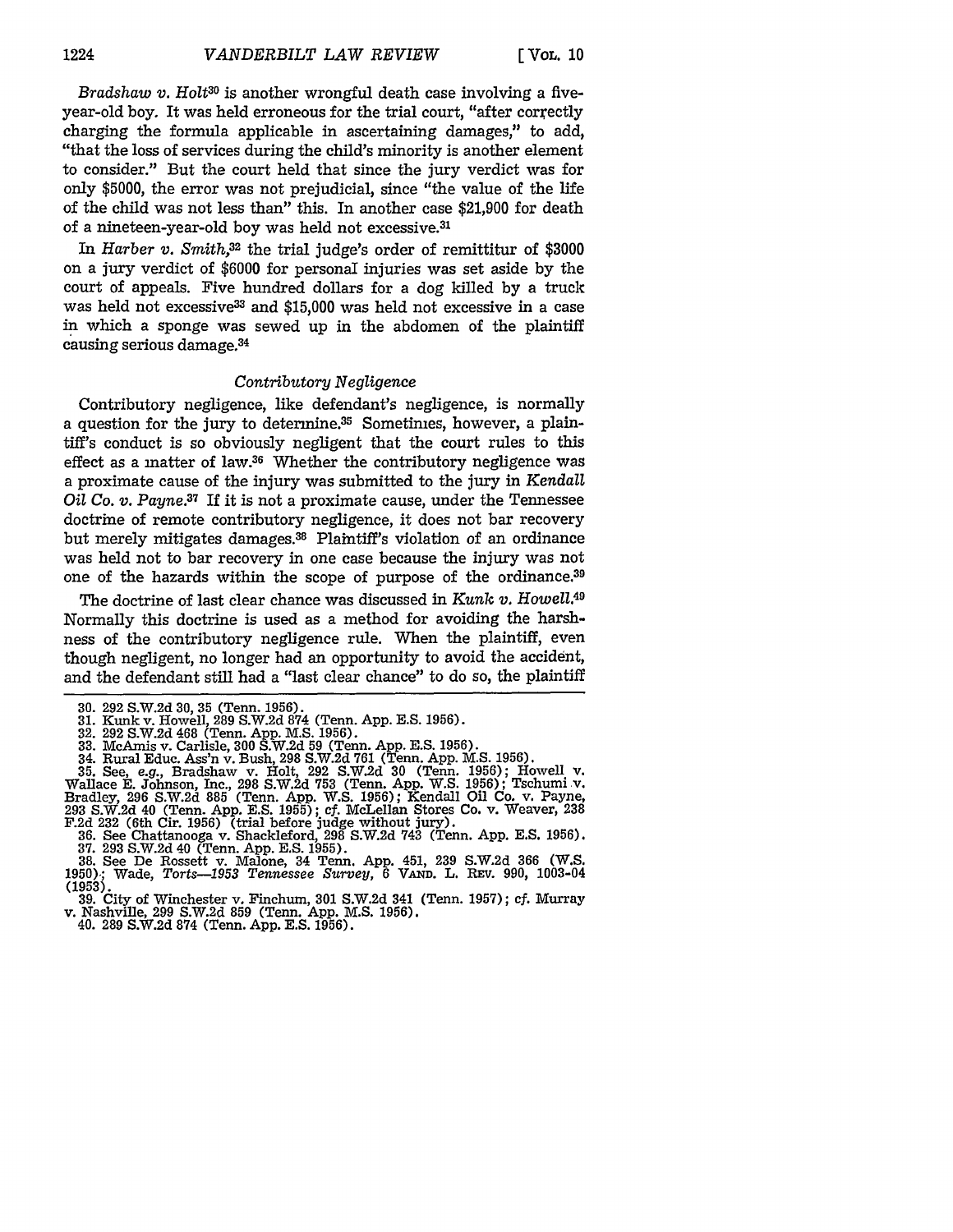# **19571** *TORTS* **1225**

has been allowed to recover.41 In the *Kunk* case, however, it was held suitable for the trial judge to instruct that the doctrine may apply in favor of the defendant as "a defensive weapon," since "the doctrine is but a phase of proximate cause." If the plaintiff had the last clear chance then the defendant did not and plaintiff's contributory negligence bars recovery under the general rule. Under ordinary circumstances it would seem less confusing to avoid use of the language of last clear chance for the benefit of the defendant when the statement of the contributory negligence rule will be clear enough to the jury. $42$ 

Two cases held that an automobile driver's negligence is not imputed to his guest but that the guest may himself be contributorily negligent and may thus be barred from recovery for this reason.<sup>43</sup>

In two cases involving landowner's liability to an invitee, the court explained that "he is not liable for injuries sustained from dangers that are obvious, reasonably apparent or as well known to the invitee as the owner."44 They add the corollary that the invitee assumes the risk of all obvious and known dangers.45

## *Particular Relationships*

#### 1. *Traffic and Transportation*

*Automobiles:* There were more cases in the field of automobile accidents than in any other. Most of these concerned collisions-between two cars,<sup>46</sup> between a car and a truck<sup>47</sup> or between three cars.<sup>48</sup> There was a crossing collision with a train in one case.<sup>49</sup> In other cases a

volved in a three-car collision provided more reason for speaking about last clear chance in connection with one of them, but even here the jury could probably understand the issues better in terms of negligence and contributory negligence. In general, see Annot., 32 A.L.R.2d 543 (1953), cited by the court.

43. Santi v. Duffey, 290 S.W.2d 884 (Tenn. App. M.S. 1956); Howell v. Wallace E. Johnson, Inc., 298 S.W.2d 753 (Tenn. App. W.S. 1956).

44. Kendall Oil Co. v. Payne, 293 S.W.2d 40, 42 (Tenn. App. E.S. 1955) (service station); Evans v. Nashville Union Stockyards, 292 S.W.2d 521 (Tenn. App. M.S. 1956) (stockyards).

45. Assumption of risk is mentioned also in Pierce v. United States, 142 F. Supp. 721 (E.D. Tenn. 1955).

46. McKamey v. Andrews, 289 S.W.2d 704 (Tenn. App. E.S. 1955) (one car pulled out of driveway onto main thoroughfare); Spence v. Came, 292 S.W.2d 438 (Tenn. App. W.S. 1954) (intersection collision).

47. Santi v. Duffey, 290 S.W.2d 884 (Tenn. App. M.S. 1956) (intersection); Dixon Stave & Heading Co. v. Archer, 291 S.W.2d 603 (Tenn. App. E.S. 1956); Long v. Kirby-Smith, **292** S.W.2d 216 (Tenn. App. M.S. 1956) (truck parked over crest of hill); Harber v. Smith, 292 S.W.2d 468 (Tenn. App. M.S. 1956).

1956). 48. Kunk v. Howell, 289 S.W.2d 874 (Tenn. App. E.S. 1956) (one defendant, losing control, crossed over and hit plaintiff; then, other defendant, behind plaintiff, hit him); Womac v. Casteel, 292 S.W.2d 782 (Tenn. 1956) (one car driver tried to pass another car, which would not let him back in lane when he could not make it). 49. Southern Ry. v. Maples, 296 S.W.2d 870 (Tenn. 1956).

<sup>41.</sup> See PRossER, TORTS § 52 (2d ed. 1955); Wade, *Torts-1954 Tennessee Survey,* 7 **VAND.** L. REv. 951, 960-61 (1954). 42. Perhaps in the *Kunk* case the fact that there were two defendants in-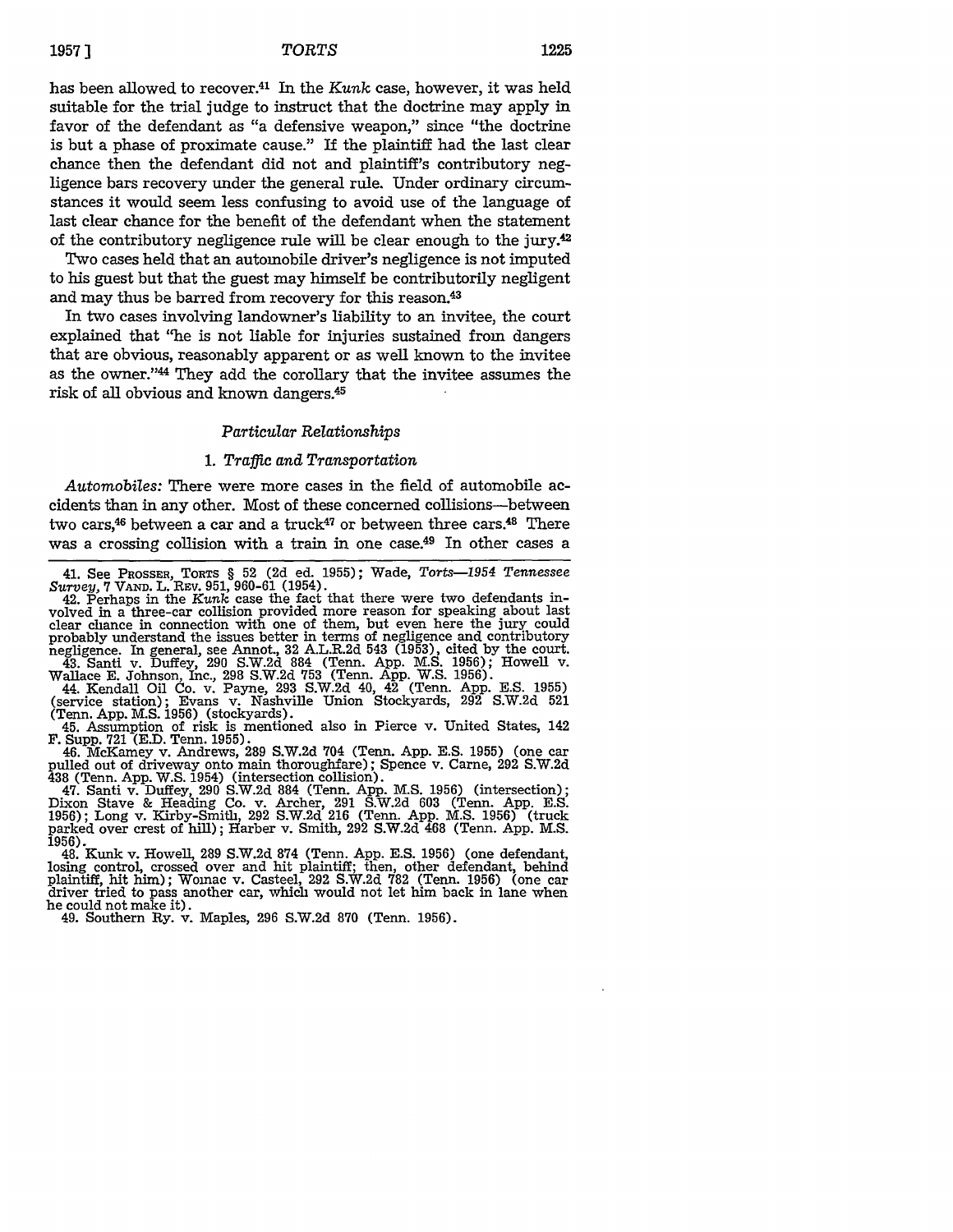car hit a pedestrian,<sup>50</sup> a bicycle<sup>51</sup> or a dog.<sup>52</sup> In two cases the car failed to make a curve, crashed into a tree and killed both occupants.<sup>53</sup> There were other cases involving upsets.<sup>54</sup> Significant holdings of these cases were discussed in the general treatment of negligence.

*Railroads:* In *Southern Ry. v. Cradic,55* plaintiff, walking along a railroad track, was half way across a trestle when a train came along. He swung over the side of the trestle, but his hold was knocked loose by the vibrations and he fell some 35 feet, suffering serious injuries. He testified that it was a clear day and no bell or whistle was sounded. Defendant's evidence was to the effect that there was a heavy fog and that a warning was sounded. A jury verdict for plaintiff was affirmed. The court explained that under the Railroad Precautions Statute.<sup>56</sup> the railroad was required to keep a lookout, and when a person appeared on the tracks, to sound the alarm and use every possible means to stop the train; and the jury might have found that if this had been done, plaintiff could have gotten over the trestle in time. The fact that he was a trespasser on the track was immaterial to liability under the Precautions Statute.

In a highway-crossing collision a jury verdict for the plaintiff was sustained on the ground that the defendant railroad breached its duty to keep the crossings in safe repair.<sup>57</sup> Two other cases involving railroads do not raise traffic matters. One involved a fire, found by the jury to have been started by the defendant, $58$  and the other was an action under the Federal Employers' Liability Act.59

*Aircraft:* A new statute makes the owner and pilot of an aircraft "liable for injuries or damage to persons or property on the land or water beneath, caused by the ascent, descent, or flight of the aircraft, or the dropping or falling of any objects therefrom in accordance with the rules of law applicable to torts in this State."60

50. Bradshaw v. Holt, 292 S.W.2d 30 (Tenn. 1956) (little boy ran across highway); Hooper v. Starkey, 297 S.W.2d 948 (Tenn. App. M.S. 1956) (pedestrian on highway). In Hammonds v. Mansfield, 296 S.W.2d 652 (Tenn. App. W.S.

house.<br>
51. Parrish v. Yeiser, 298 S.W.2d 556 (Tenn. App. W.S. 1955).<br>
52. McAmis v. Carlisle, 300 S.W.2d 59 (Tenn. App. E.S. 1956).<br>
53. Moore v. Watkins, 293 S.W.2d 59 (Tenn. App. E.S. 1956); Ross v.<br>
Griggs, 296 S.W.2d

- Lassiter, 299 S.W.2d 229 (Tenn. App. W.S. 1956). 55. 301 S.W.2d 374 (Tenn. App. E.S. 1956).
	-
	-
	-
	-
	-

56. TENN. CODE ANN. § 65-1208 (4) (1956).<br>57. Southern Ry. v. Maples, 296 S.W.2d 870 (Tenn. 1956).<br>58. Illinois Central R.R. v. Exum. 296 S.W.2d 372 (Tenn. App. W.S. 1955).<br>59. Thurmer v. Southern Ry., 293 S.W.2d 600 (Ten Department of Commerce or Aeronautics Commission shall be prima facie the owner of the aircraft.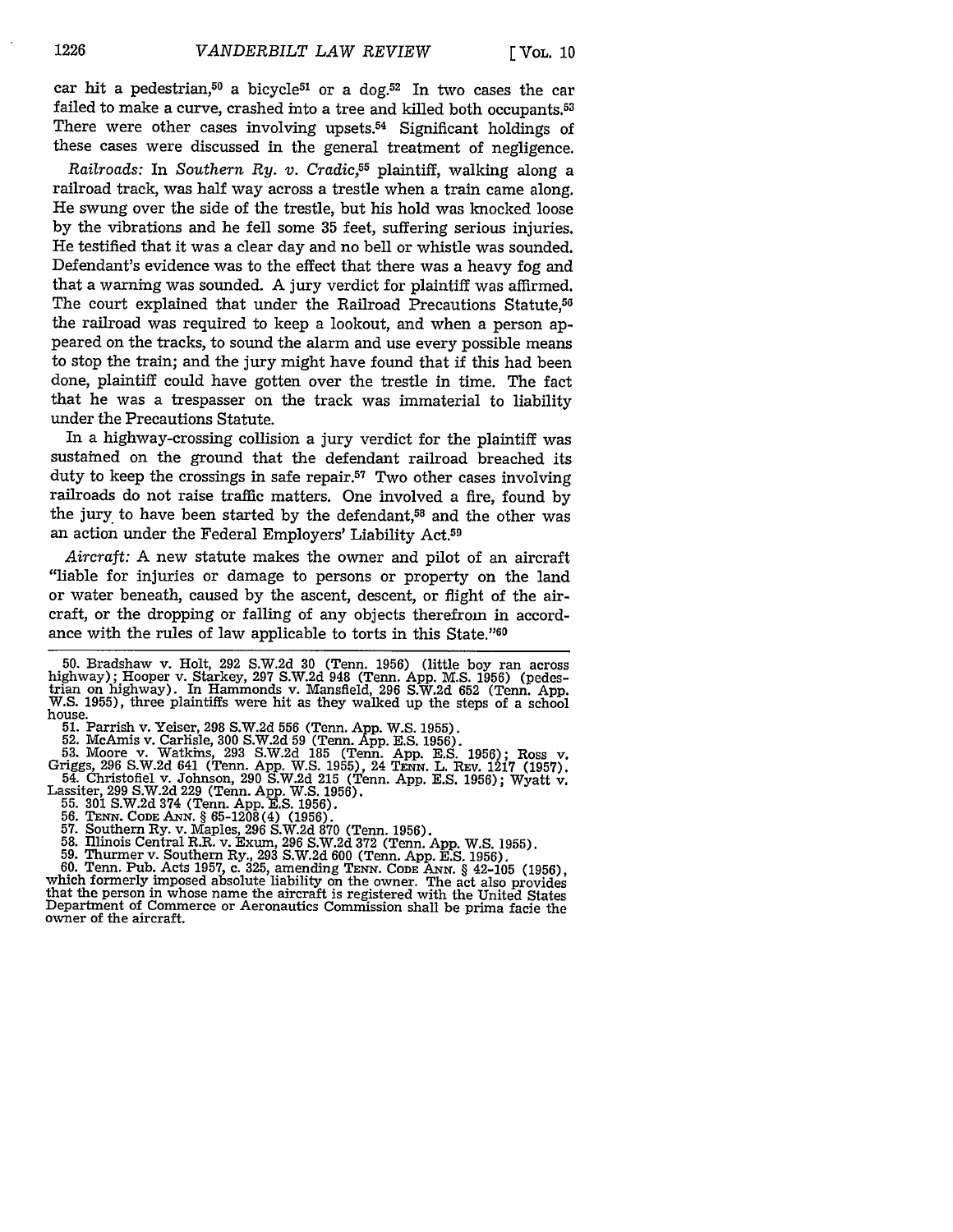# **19571** *TORTS* **1227**

*Streets and Highways:* The city's duty to use care to keep its streets and sidewalks in safe condition was involved in two cases. In *City* of *Winchester v. Finchum<sup>61</sup>* the city was held liable to a girl on a bicycle for a defect in the sidewalk despite an ordinance prohibiting riding of bicycles on the sidewalk. "The City was not bound to keep its sidewalks safe for bicyclists, but was bound to keep them reasonably safe for pedestrians-bound to maintain such walks against defects which were so dangerous that they might reasonably be expected to cause injury to pedestrians; and it was liable for a breach of this duty causing injury to a user of the sidewalk, whether such user was a pedestrian or a bicyclist."<sup>62</sup>

In *Murray v. Nashville,63* plaintiff, an eighty-eight-year-old man, fell while crossing the street. There was in the vicinity a slight ditch, not more than one and one-half inches deep. Even assuming that this played a part in causing the fall, the court held that the jury verdict for the defendant should be sustained because the existence of such. trivial depressions would not constitute actionable negligence. In addition the plaintiff was contributorily negligent in crossing at a place other than the marked crosswalk.

In *Howell v. Wallace E. Johnson, Inc.,64* the developer of a subdivision who had not turned the roads over to the city was held responsible for their condition if they were not barricaded from the public. *Southern Ry. v. Maples65* indicates that both the municipality and the railroad may be responsible for the defective condition of a crossing.

Blocking or rendering unsafe a passageway or highway may cause liability to a person injured as a result.<sup>66</sup>

*Carriers:* In *Frye v. Railway Express Agency, Inc.,67* plaintiff shipped a valuable dog by defendant express company, and the dog escaped before delivery to the consignee. The, court reversed a directed verdict for defendant, holding that the jury might find negligence in allowing it to escape.

## 2. *Electric Utilities*

There were six cases during the period involving death or injury from high-tension electric lines.<sup>68</sup> Half produced death,<sup>69</sup> and half pro-

(Tenn. App. W.S. 1956) (clay on highway).<br>
67. 296 S.W.2d 362 (Tenn. App. W.S. 1955).<br>
68. Pierce v. United States, 142 F. Supp. 721 (E.D. Tenn. 1955); Chattanooga<br>
7. Rogers, 299 S.W.2d 660 (Tenn. 1956); Coatney v. Southw

<sup>61. 301</sup> S.W.2d 341 (Tenn. 1957). **62.** *Id.* at 344.

<sup>63. 299</sup> S.W.2d **859** (Tenn. App. M.S. 1956). 64. 298 S.W.2d **753** (Tenn. App. W.S. 1956). **65. 296** S.W.2d **870** (Term. 1956).

<sup>66.</sup> Tschumi v. Bradley, 296 S.W.2d **885** (Tenn. App. W.S. **1956)** (garbage cans and garbage in public passageway); cf. Wyatt v. Lassiter, 299 S.W.2d 229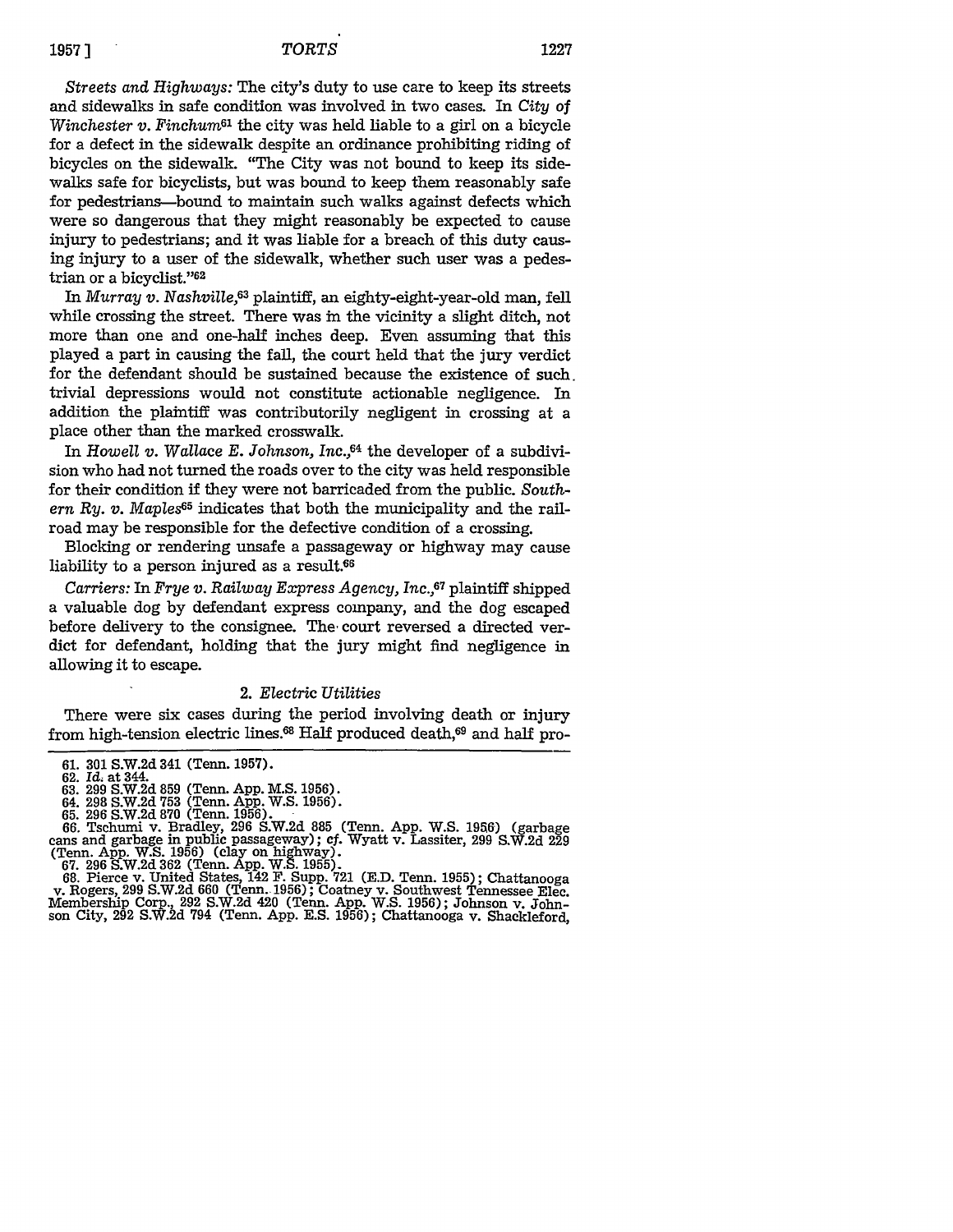duced serious injuries.70 Contact with the wires (or sufficiently close proximity to produce an electric arc) came about by means of a crane, $71$  a portable television antenna, $72$  a long gutter, $73$  and by direct contact.<sup>74</sup> The plaintiff recovered in three cases,<sup>75</sup> one case was reversed to go back for a jury trial,<sup>76</sup> and a directed verdict for defendant was held proper in two cases.<sup>77</sup> In the last two cases, the plaintiff was also held contributorily negligent as a matter of law.

There is agreement that compliance by the utility with the provisions of the National Electric Safety Code does not constitute conclusive evidence of due care, though it is appropriate evidence for consideration by the jury.<sup>78</sup>

The possible negligence on the part of the defendant in one case involved inadequate checking to see whether the electricity was cut off.<sup>79</sup> In two cases it involved the height and location of the wires.<sup>80</sup> The most significant decision was the latest one decided by the Supreme *Court-Kingsport Util., Inc. v. Brown.81* The court there held that it was a question of fact for the jury whether "a utility is negligent in having such high-powered voltage in lines uninsulated, running through the business section of towns. Of course the law does not require that all lines be insulated at any particular place but only where persons are likely to be and have a right to be, for business,

298 S.W.2d 743 (Tenn. App. E.S. 1956); Kingsport Util., Inc. v. Brown, 299 S.W.2d 656 (Tenn. 1955). The Coatney and Johnson cases are discussed to-<br>gether in 24 TENN. L. REV. 1059 (1957); cf. 9 VAND. L. REV. 890 (1956).<br>69. Coatney v. Southwest Tennessee Elec. Membership Corp., *supra* note 68;<br>C

Chattanooga v. Rogers, *supra* note 68; Chattanooga v. Shackleford, *supra* note 68.

70. Pierce v. United States, 142 F. Supp. **721** (E.D. Tenn. 1955); Johnson v. Johnson City, 292 S.W.2d 794 (Tenn. App. E.S. 1956); Kingsport Util., Inc. v.

Brown, 299 S.W.2d 656 (Tenn. 1955).<br>
71. Kingsport Util., Inc. v. Brown, *supra* note 70; Chattanooga v. Rogers,<br>
299 S.W.2d 660 (Tenn. 1956).<br>
72. Coatney v. Southwest Tennessee Elec. Membership Corp., 292 S.W.2d 420

(Tenn. App. W.S. 1956); Johnson v. Johnson City, 292 S.W.2d 794 (Tenn. App. E.S. 1956).<br>E.S. 1956).<br>73. Chattanooga v. Shackleford, 298 S.W.2d 743 (Tenn. App. E.S. 1956).<br>74. Pierce v. United States, 142 F. Supp. 721 (E.D.

660 (Tenn. 1956); Kingsport Util., Inc. v. Brown, *supra* note 70.

**76.** Coatney v. Southwest Tennessee Elec. Membership Corp., 292 S.W.2d

420 (Tenn. App. W.S. 1956).<br>
77. Johnson v. Johnson City, 292 S.W.2d 794 (Tenn. App. E.S. 1956); (given<br>
in court below), Chattanooga v. Shackleford, 298 S.W.2d 743 (Tenn. App.<br>
E.S. 1956); (reversing a jury verdict for pl

1956); Kingsport Util., Inc. v. Brown, 299 S.W.2d 656 (Tenn. 1955).<br>1956); Kingsport Util., Inc. v. Brown, 299 S.W.2d 656 (Tenn. 1955).<br>79. Pierce v. United States, 142 F. Supp. 721 (E.D. Tenn. 1955).<br>80. In Chattanooga v. Membership Corp., 292 S.W.2d 420 (Tenn. App. W.S. 1956) there was involved height, sagging and location over private property. 81. 299 S.W.2d 656 (Tenn. 1955).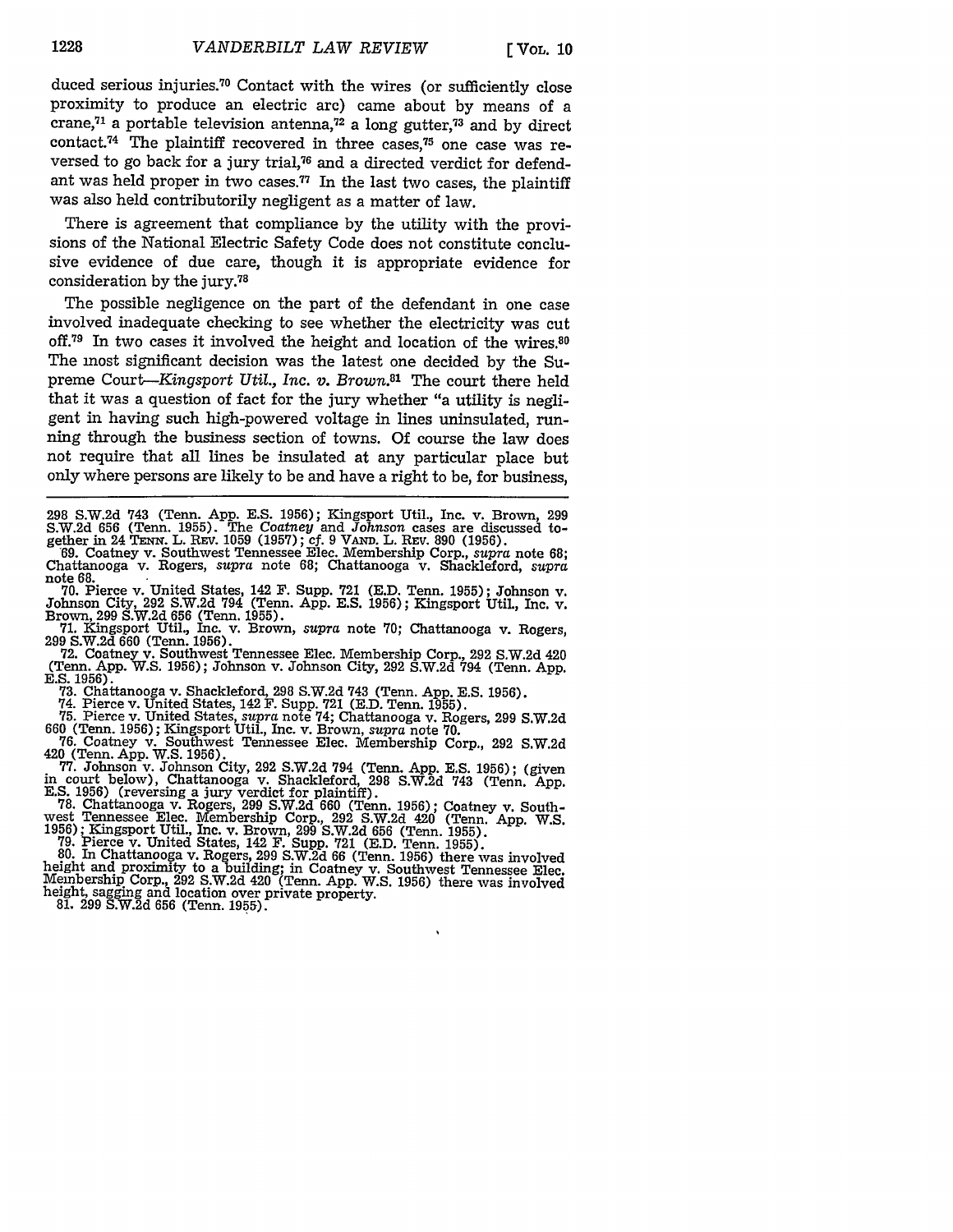pleasure or otherwise."82 To the defendant's argument (and that of Knoxville, Nashville and Memphis, as amici curiae) that this would add greatly to the cost of supplying electricity, the court replied curtly: "When the likelihood of danger to human life is to be balanced against the cost of insulation, we do not think the latter is a very good argument."<sup>83</sup>

This holding is likely to constitute a new point of departure in the electricity cases. Previously, the cases had based findings of negligence on the height of the uninsulated wires or their proximity to buildings or other objects. Now, apparently, it may be found negligent merely to have uninsulated high-tension wires in certain areas. Will the rule in this case be extended to well populated residential areas as well as business sections?

#### 3. *Suppliers*

*Schaeffer v. Lindsey84* involves the liability of a bailor to a third person for negligently entrusting a car to an incompetent person. Hinkle, a salesman for Schaeffer, a used car dealer, was trying to sell a car to Mrs. Morris. While the battery was being charged, Hinkle left her with the car and went into the office to obtain a drive-out slip. She apparently stepped on the starter, and the car, being in gear, rolled backwards, hitting the plaintiff's small boy and crushing him against a wall. Mrs. Morris did not know how to drive and there was evidence that she was intoxicated. Hinkle made no attempt to find out whether she was a competent driver. A jury verdict against all three parties was affirmed on the ground that the jury could find that it was negligence to leave the car in Mrs. Morris's control.

This case is to be contrasted with *Parrish v. Yeiser*.<sup>35</sup> Hugh Thompson, eighteen, had had an automobile accident a month and a half earlier and still had his face bandaged so that the vision in one eye was obscured. He came with his father to defendant to buy a new automobile. By the time the car was selected it was too late to complete the required paper work, but defendant let Hugh have the car anyway. Within fifteen minutes he had run over two boys on a bicycle, killing them both. A directed verdict for defendant was affirmed. While "the general rule is that one who furnishes or lends his automobile to a known incompetent driver is liable for damages to persons injured by the negligence of such incompetent driver,"86 defendant was held not to come within the rule. He knew only that Hugh had been in a wreck before and had his eye bandaged, and the

**<sup>82.</sup>** *Id.* at **659.**

<sup>83.</sup> Id. at 660. See, generally, Comment, *High Tension Lines*—Tort Liability, 24 TENN. L. REV. 362 (1956).<br>24 TENN. L. REV. 362 (1956).<br>84. 297 S.W.2d 801 (Tenn. App. W.S. 1956).<br>85. 298 S.W.2d 556 (Tenn. App. W.S. 1955).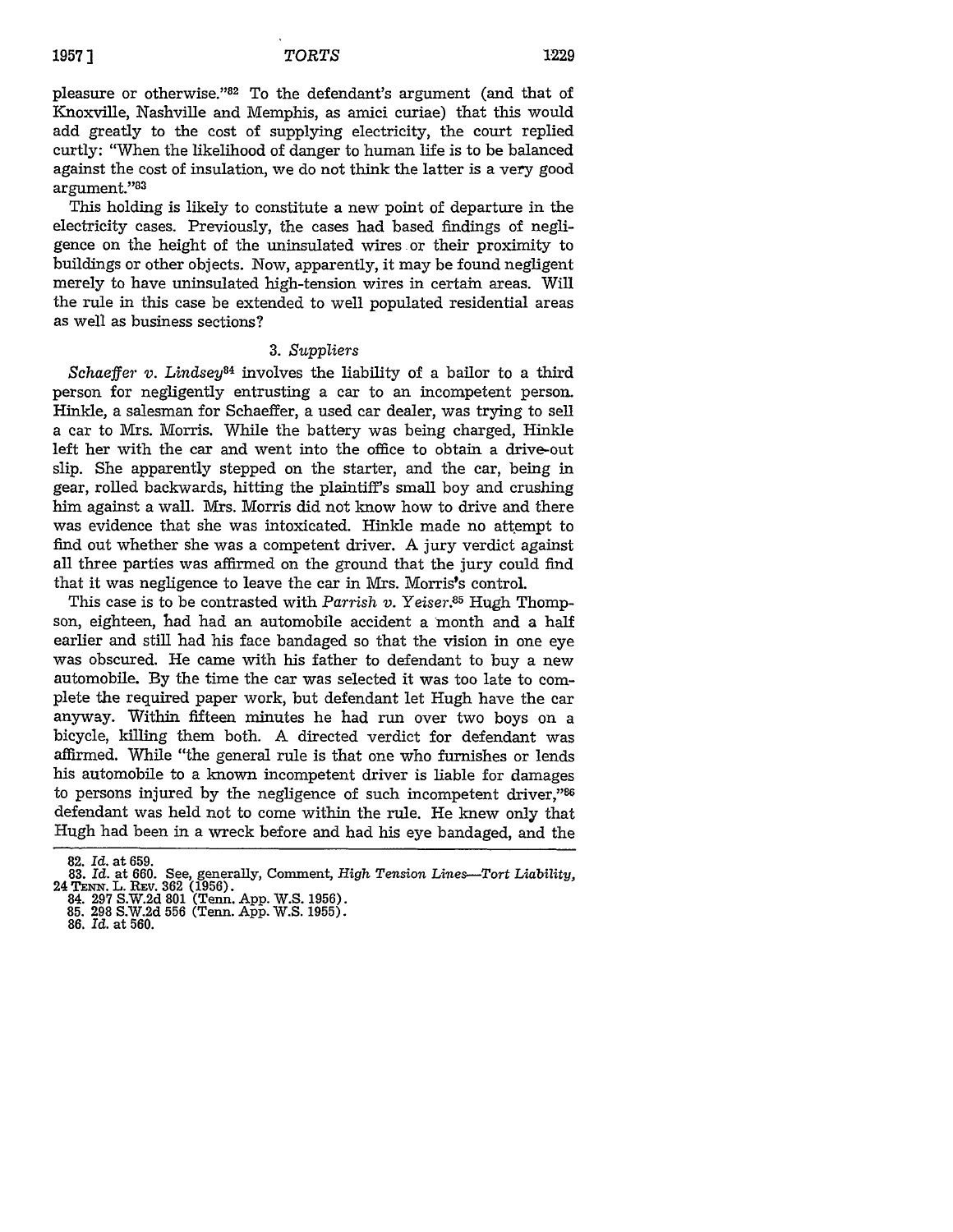court explained that the mere fact that a person has been in a wreck is not proof of negligence or incompetence and that one-eyed persons are allowed to drive.

In *Harber v. Smith87* the family purpose doctrine was held not to apply when a father allowed his son, on leave from the service, to take the car one night. The doctrine was held to be inapplicable when the members of the family must obtain special permission on each occasion when they use the vehicle or when the vehicle is not maintained wholly or partly to serve the convenience of the family.

*McIntosh v. Goodwin88* repeats the rule, now well established in Tennessee, that the vendor of a house is under no duty to the purchaser to use care to see that it is in safe condition.89

*Merck & Co. v. Kidd9O* involves the liability of a manufacturer. The product manufactured here was blood plasma. This plasma had hepatitis virus in it and plaintiff contracted the disease. There is no way of telling whether the germ is in the plasma or of sterilizing the plasma to eliminate the germ. Plaintiff's original action had been on the basis of common law negligence and breach of warranty, but he dropped these tvio grounds and relied on the provision of the Tennessee Food, Drug and Cosmetic Act providing that a drug is adulterated if it contains "any filthy, putrid, or decomposed substance"<sup>91</sup>-contending that this made the defendant negligent per se. A divided court held that the virus did not come within the language of the statute.

## *4. Landowners*

Several cases involve the question of the duty of care owed by a landowner (or possessor) to a business guest or invitee. In *Management Services, Inc. v. Hellman,92* a swimming pool operator was held not to be an insurer but required to exercise due care to see that the premises were safe. When a small rope blocking off a part of the concrete apron was easily overlooked and apparently not marked, the jury were permitted to find negligence in failing to warn of a latent danger. Similarly, in *McLellan Stores Co. v. Weaver,93* recovery was permitted when a part of weighing scales protruded into the aisle of a store in a fashion so as to create a hazard for customers. On the other hand, if the danger is obvious, there may be no duty to take

- 
- 
- 

<sup>87. 292</sup> S.W.2d 468 (Tenn. App. M.S. 1956).<br>88. 292 S.W.2d 242 (Tenn. App. W.S. 1954).<br>89. See Trautman and Kirby, *Real Property—1954 Tennessee Survey*. 7 VAND L. REV. 941, 930-34 (1954); Wade, *Torts-1954 Tennessee Survey,* <sup>7</sup>*VAND.* L. REV. 951, 968-69 (1954); Note, Tort Liability of Vendor of Real Property,<br>24 TENN. L. REV. 1170 (1957).<br>24 TENN. L. REV. 1170 (1957).<br>90. 242 F.2d 592 (6th Cir. 1957).<br>91. TENN. CODE ANN. § 52-118(b) (1956).<br>92. 289 S.W.2d 1 ENN. L. REV. 1170 (1957).<br>90. 242 F.2d 592 (6th Cir. 1957).<br>91. TENN. CODE ANN. § 52-118 (b) (1956).<br>92. 289 S.W.2d 711 (Tenn. App. E.S. 1955).<br>93. 238 F.2d 232 (6th Cir. 1956).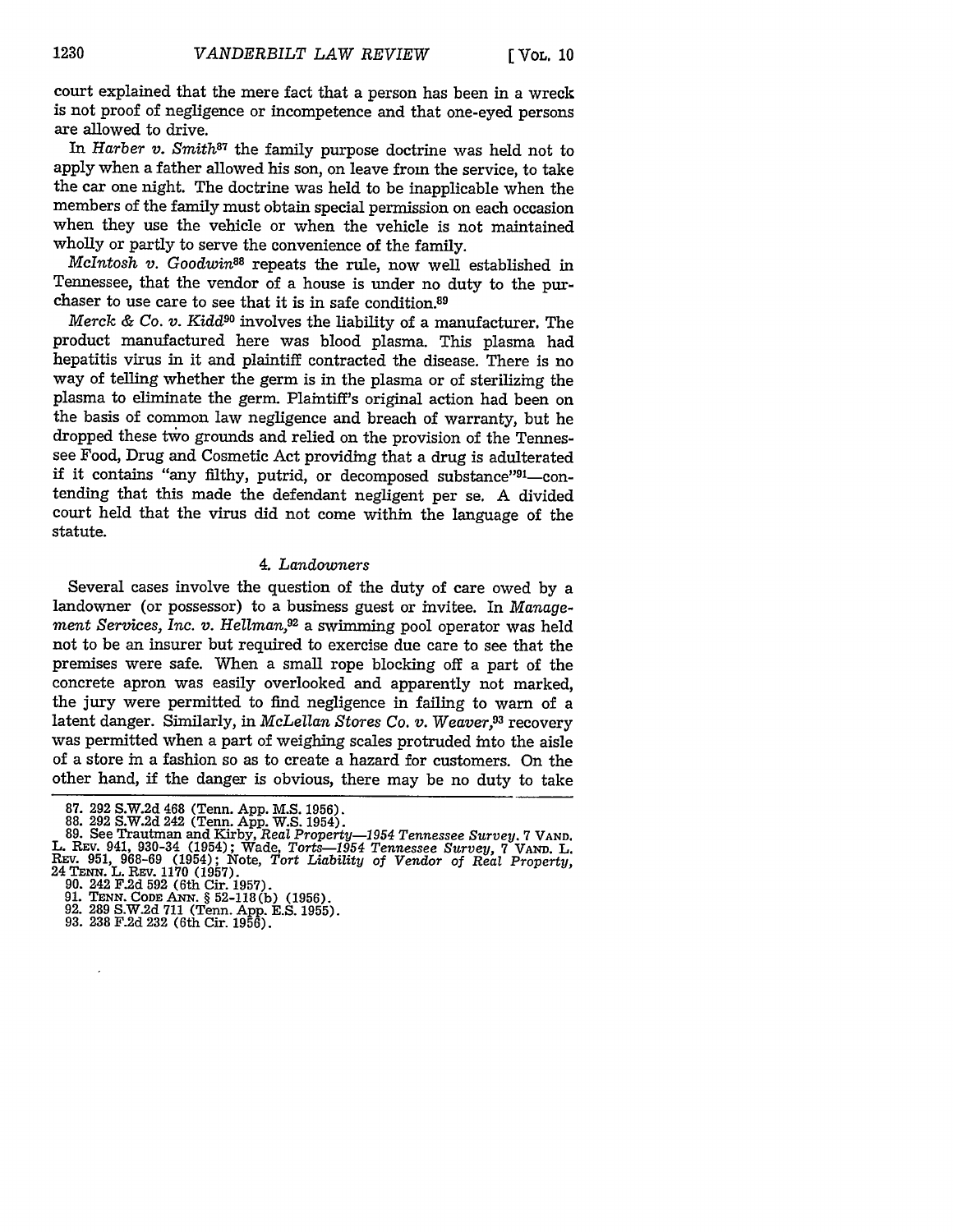# *TORTS* **1231 19571**

action. Thus, in *Kendall Oil Co. v. Payne,94* defendant was washing down the pavement at a service station. Plaintiff drove in and stopped. When he got out, he slipped on the soapsuds and fell. Defendant's negligence was held to be a matter for the jury. Said the court:

Liability is sustained on the ground of the owner's superior knowledge of a perilous condition on his premises and he is not liable for injuries sustained from dangers that are obvious, reasonably apparent or as well known to the invitee as to the owner.... If the danger is so obvious that a reasonable careful and prudent person would assume that an invitee would become aware of it in time to avoid injury to himself there is no duty to give warning of the danger.95

*Evans v. Nashville Union Stockyards9* illustrates the situation where the danger was known to the invitee. Plaintiff was walking down a stockyard passageway in which, as he knew from experience, cattle were regularly driven. As one herd was going by, a steer broke away and ran toward plaintiff; people shouted to him but he did not hear and the steer ran into him and knocked him down. **A** directed verdict for defendant was affirmed, on the ground that there was no duty to protect him further.

In both of the last two cases, some courts would have explained the result by talking in terms of assumption of risk by the invitee in remaining there despite the known or obvious danger. This approach was mentioned in the two cases, but the approach actually used is more meaningful and helpful in reaching decisions.

The question of whether the plaintiff was an invitee or licensee was presented in *Crane Co. v. Simpson.97* Plaintiff's husband was an employee of an independent contractor engaged in installing an elevator in a penthouse structure located on the roof of defendant's building. He stepped outside the penthouse onto the roof for fresh air and fell through a skylight so covered with dust that the glass could not be observed. A jury verdict for plaintiff was affirmed, the court indicating that it was for the jury to tell whether the husband had become a mere licensee outside the penthouse.

To an unknown trespasser there is no duty owed to use care. But under the Railroad Precautions  $Act<sub>1</sub><sup>98</sup>$  requiring a lookout, the court held again in *Southern Ry. v. Cradic99* that a duty is owed to persons on the track or a trestle.

The landlord-tenant relationship was involved in two cases. In *Boyce v. Shankman*,<sup>100</sup> the tenant fell through a hole in the attic floor.

<sup>94. 293</sup> S.W.2d 40 (Tenn. App. E.S. 1955).

**<sup>95.</sup>** *Id.* at 42, 43. 96. 292 S.W,2d **521** (Term. App. **M.S.** 1956). **97.** 242 F.2d 734 (6th Cir. 1957).

<sup>98.</sup> TENN. CODE ANN. § 65-1208 (1956).<br>99. 301 S.W.2d 374 (Tenn. App. E.S. 1956).<br>100. 292 S.W.2d 229 (Tenn. App. W.S. 1953)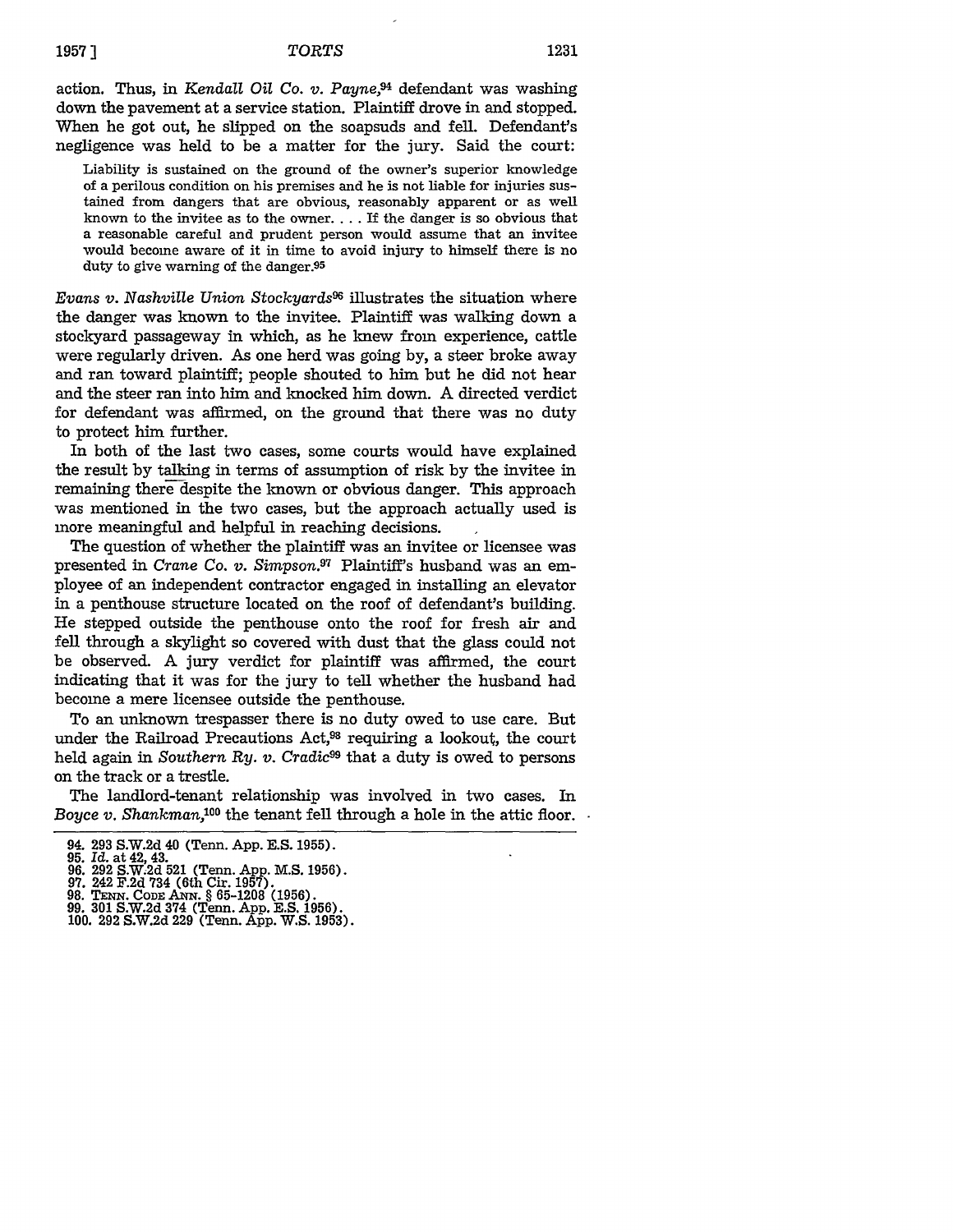The landlord had covered it with black paper board when he enlarged the attic floor for storage purposes and informed plaintiff that the attic was safe. A directed verdict for defendant was reversed, the question of negligence and contributory negligence being held for the jury. This was in accord with the special Tennessee rule,<sup>101</sup> but the court would apparently find a jury question even under the majority rule imposing liability only for known latent defects. *Harris v. Dobson-Tankard Co.<sup>102</sup>* involves the tort liability of the landlord for wrongful eviction of the tenant.

## 5. *Professional Negligence*

Doctors: Three cases involve the negligence of a doctor-though somewhat indirectly. In *Rural Educ. Ass'n v. Bush,10 <sup>3</sup>*a surgeon sewed up a sponge in a patient after an abdominal operation. The action was against the hospital, and the court affirmed a jury verdict for plaintiff on the ground that the surgeon was an agent of the hospital. No professional expert evidence was held to be necessary to find the doctor negligent since the doctrine of *res ipsa loquitur* applied.

In *Hall v. De Saussure,104* the defendant, performing a rhizotomy, involving the clipping of certain nerves, also removed parts of some vertebrae. The case turned on the issue of limitation of actions and was sent back for a trial on the question of whether there had been a concealment of the cause of action. *Union Carbide & Carbon Corp. v.* Stapleton<sup>105</sup> involved the doctor's failure to notify plaintiff of arrested tuberculosis as indicated in an X-ray negative. The employer was held liable.

*Public Officials: In Lowe v. Wright,*<sup>106</sup> one Parrish forged a deed from Lowe and his wife. He apparently took another man whom he identified as Lowe to defendant Robin, a notary public, and had the deed acknowledged. Robin knew that Mrs. Lowe was not present, and he apparently knew her. His failure to investigate and to determine that the deed was executed by both parties was held to amount to negligence, rendering limi liable.

Harris v. Dobson-Tankard Co.<sup>107</sup> involves the liability of the sheriff (and his surety) for executing a writ of restitution in an unlawful detainer action. The writ was invalid as to the plaintiff since she was not a party to the action, but since it was valid on its face there was

<sup>101.</sup> See Wade, Torts—1955 Tennessee Survey, 8 VAND. L. REV. 1131, 1142-43 (1955); Comment, Landlord and Tenant; Tort Liability in Tennessee, 23 TENN. L. REV. 219 (1954).<br>TENN. L. REV. 219 (1954).<br>102. 298 S.W.2d 28 (Tenn.

<sup>103. 298</sup> S.W.2d 761 (Tenn. App. M.S. 1956). 104. 297 S.W.2d 81 (Tenn. App. W.S. 1956).

<sup>105. 237</sup> F.2d 229 (6th Cir. 1956).<br>106. 292 S.W.2d 413 (Tenn. App. M.S. 1956).<br>107. 298 S.W.2d 28 (Tenn. App. M.S. 1956).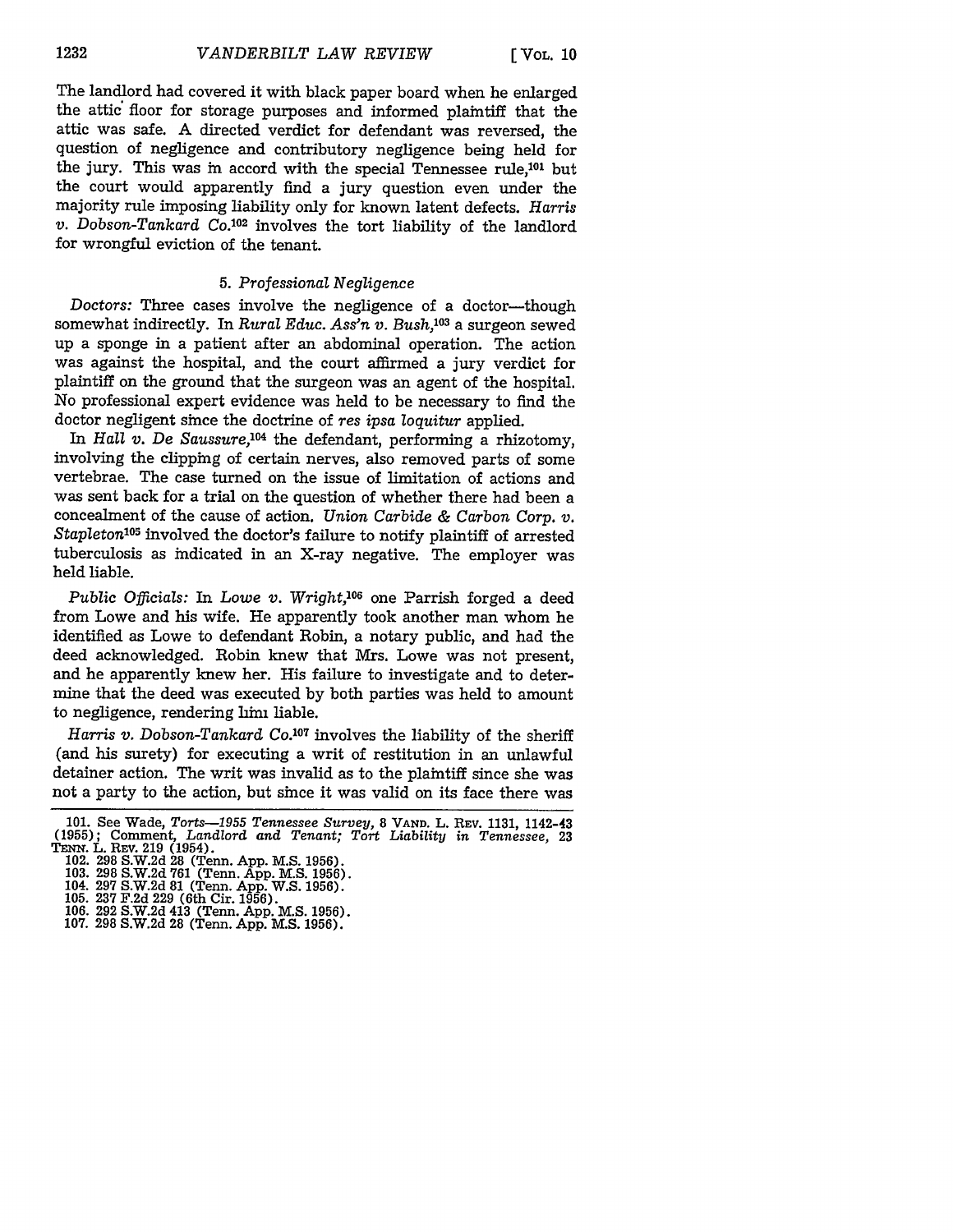# **1957 ]** *TORTS* **1233**

no liability in merely executing it. The eviction took place, however, while the plaintiff was away, and the sheriff and his agents moved plaintiff's furniture out on the street just prior to a thunder shower. The court held that they were under a duty to use care to protect plaintiff's goods and the jury could find them guilty of negligence.

#### 6. *Other Relationships*

*Animals:* A dog owner's liability for its attack on an invitee is involved in *Henry v. Roach.*<sup>108</sup> The court repeated the general rule that the owner is not liable unless he has knowledge of the animal's vicious tendency. It reversed a directed verdict for defendant, however, on the ground that there was evidence to permit the jury to find both a vicious tendency and scienter. In this connection it called attention to what it called the anomaly that a different rule applies to livestock, where knowledge of vicious habits is not required.<sup>109</sup>

Shooting: In Goodrich *v. Morgan*,<sup>110</sup> defendant caught a "peeping tom" looking in her basement window. As he ran away she shot at him. A bullet struck plaintiff's husband in the chest, wounding him mortally. Defendant could not see the deceased on the sidewalk because of shrubbery. A directed verdict for defendant was reversed. "The fact that the defendant was shooting at a fleeing criminal who was guilty of a misdemeanor, does not exonerate her from the duty of exercising ordinary care in shooting at [him]."<sup>111</sup> The jury might find her guilty of negligence toward the deceased.

Fire: In *Illinois Central R.R. v. Exum*<sup>112</sup> a railroad was liable for starting fire. It was held proper to instruct the jury that if there was a drouth and a wind on the day involved the railroad company should exercise unusual care.

#### OTHER TORTS

#### *False Arrest*

A new statute provides that a merchant who has probable cause to believe that a person has unlawfully taken goods and that he can recover them, "may, for the purpose of attempting to effect such recovery, take the person into custody and detain him in a reasonable manner for a reasonable length of time," without being "criminally or civilly liable for false arrest, false imprisonment, or unlawful detention."113

112. 296 S.W.2d 372 (Tenn. App. W.S. 1955).<br>113. Tenn. Pub. Acts 1957, c. 164, TENN. CODE ANN. § 40-824 (Supp. 1957)<br>see Comment, Shoplifting in Tennessee, 24 TENN. L. REV. 1177 (1957).

<sup>108. 293</sup> S.W.2d 480 (Tenn. App. E.S. 1956). 109. **TENN.** *CODE* ANN. **§** 44-101 (1956). 110. 291 S.W.2d 610 (Tenn. App. M.S. 1956). 111. *Id.* at 614.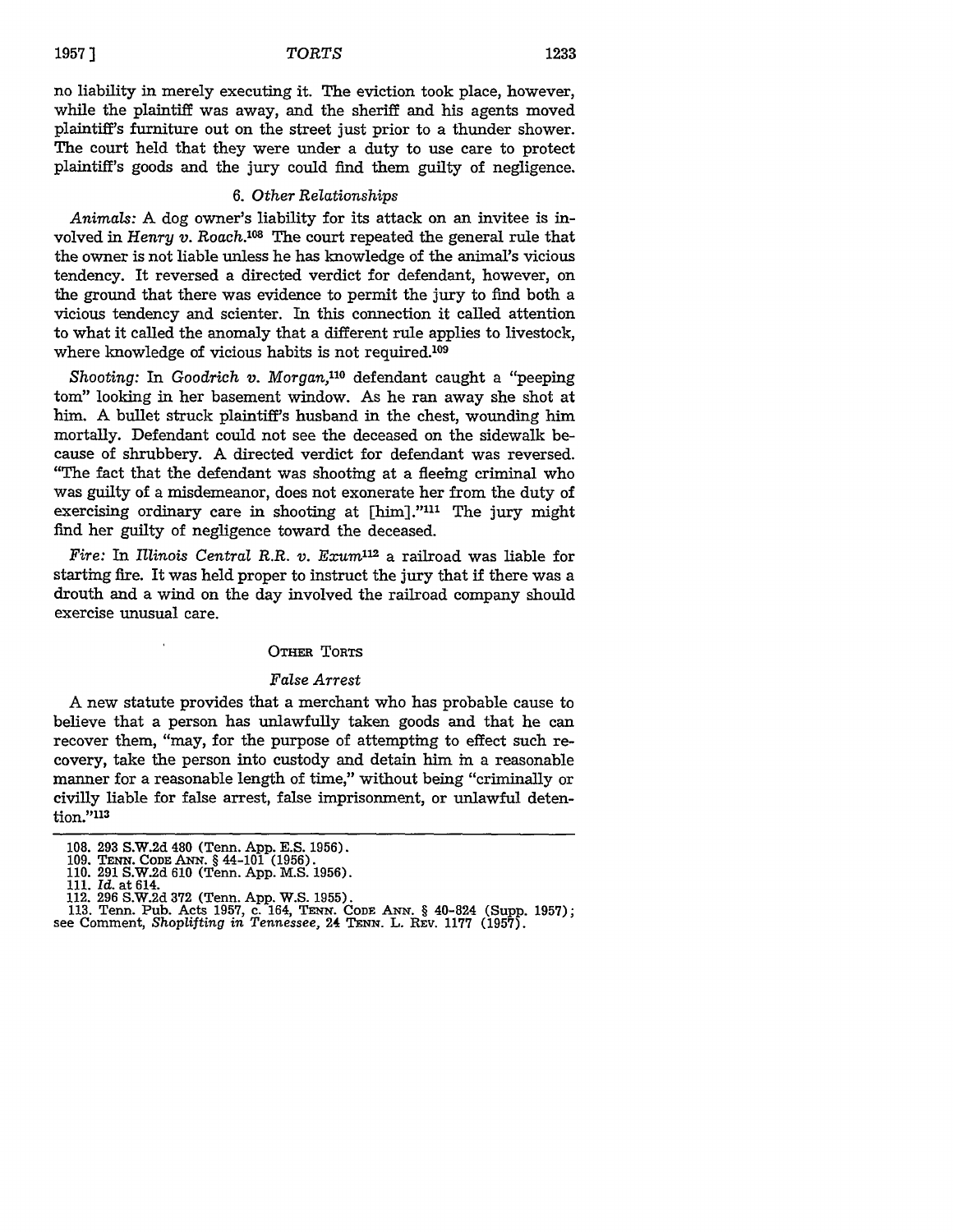## *Defamation*

Another new statute provides that commercial printers shall not be liable for printing libellous matter which they have not "written, edited or otherwise authored," unless the copy is libelous per se or the printer "knew or in the exercise of ordinary care should have known, of the falsity of the matter." To qualify for this immunity the printer must require "the person furnishing such copy to place his true name, address and organization represented, if any, on such copy or in a permanent record book kept for such purpose, such information to be available to the person allegedly libeled upon his written request."<sup>114</sup>

# *Malicious Prosecution*

In *Dunn v. Alabama Oil & Gas Co.,115* defendant had brought a badcheck charge against the plaintiff's wife, who had given a check on her savings account. The check was turned down for failure to present the savings book, and the wife did not make it good because it had been given in accordance with a contract between plaintiff and defendant which had subsequently fallen through. Apparently suit was to force her to pay the amount. The court held that a directed verdict for defendant was improper since the jury might have found both lack of probable cause and malice. "Malice may be inferred from a motive to enforce payment of a debt or the doing of any other act the prosecutor wants done."116

In *Devine v. Patteson,17* a jury verdict for plaintiff was affirmed on the merits but reversed and sent back for a new trial on the damages, which were held to be inadequate. Advice of the district attorney was held not to be conclusive on the issue of probable cause if the advice was not honestly sought under reasonable belief of guilt. Evidence that defendant sought to compel plaintiff to transfer an interest to him under threat of prosecution was pertinent; and the fact that the defendant failed to testify was held to warrant an inference of bad faith and want of probable cause.

#### *Inducing Breach of Contract*

Defendant was held not guilty of the tort of inducing breach of contract in *Decca Records, Inc. v. Republic Recording Co.*<sup>118</sup> because the contract was found to be no longer binding and there was no evidence that the defendant enticed the third party away.

#### *Trover*

Two trover cases are both concerned with the issue of damages.

<sup>114.</sup> Tenn. Pub. Acts 1957, c. 240, **TENN.** *CODE* ANN. § 23-2608 (Supp. 1957). 115. 299 S.W.2d 25 (Tenn. App. **M.S.** 1956). **116.** *Id.* at **28.**

<sup>117. 242</sup> F.2d 828 (6th Cir. 1957). 118. **235** F.2d 360 (6th Cir. 1956).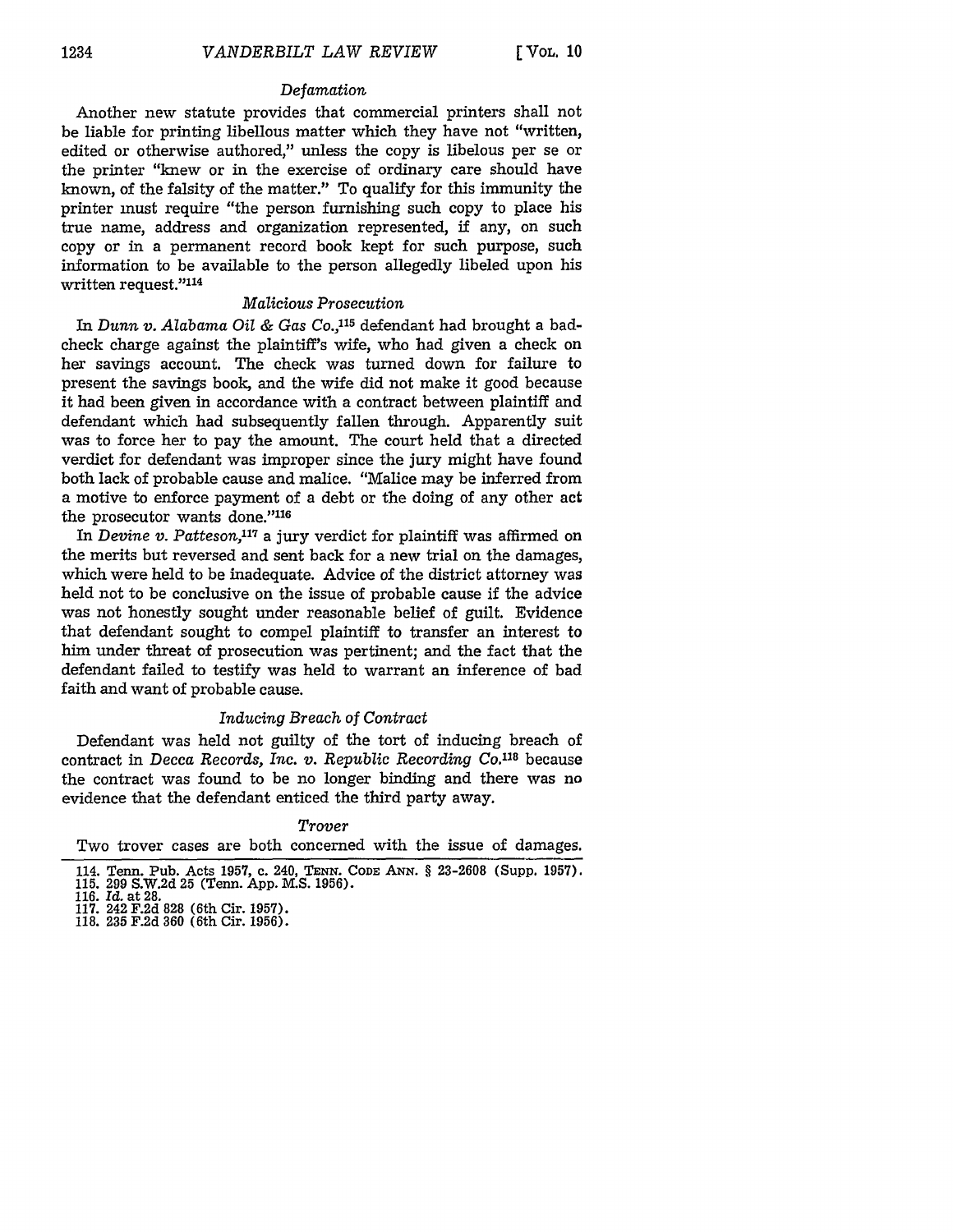*Cline v. Roundtree<sup>119</sup>* involved a shipment of steel which defendants took without complying with the bill of lading. The court affirmed the decision below, saying that damages are not rendered uncertain because they cannot be calculated with absolute exactness. In *Chap*man & Dewey Lbr. Co. *v*. Tri-State Veneer & Plywood Co.,<sup>120</sup> involving the conversion of timber, the court applied the so-called harsh rule of damages, the measure being the value of the logs at the time of the sale rather than the stumpage value. This was because the defendant in buying the logs had not made diligent inquiry or obtained a certificate from the seller as required by the Tennessee Code.<sup>121</sup>

#### *Damage* to *Property*

**A** new statute provides that any governmental agency or religious organization can recover damages not to exceed \$300 from the parents of minor children who "maliciously or willfully destroy property" of the plaintiff, but adds that there will be no recovery if the parent "shows due care and diligence in his care and supervision of such minor child."<sup>122</sup>

Another statute provides that the owner or pilot of an aircraft will be liable for damages "caused by the ascent, descent, or flight of the aircraft, or the dropping or falling of any objects therefrom in accordance with the rules of law applicable to torts in this State."<sup>123</sup>

## *Unclassified*

In *Stratton v. Conway,124* plaintiff brought an action against defendant for lowering the value of his property by selling adjoining property to a Negro. The Supreme Court affirmed the action of the lower court in sustaining a demurrer to the declaration, saying the injury, if any, was *damnum absque injuria.* It explained that every person is entitled to make a reasonable use of his own property, and added that "The test of the permissible use of one's own land is not whether the use or the act causes injury to his neighbor's property, or whether the injury was the natural consequence, or whether the act is in the nature of a nuisance, but the inquiry is, was the act or use a reasonable exercise of the dominion which the owner of property has by virtue of his ownership over his property, having regard to all interests affected, his own and those of his neighbors, and having in view also, public policy."<sup>125</sup>

<sup>119. 236</sup> F.2d 412 (6th Cir. 1956).<br>120. 301 S.W.2d 363 (Tenn. 1957).<br>121. TENN. CODE ANN. § 39-4528 (1956).<br>122. Tenn. Pub. Acts 1957, c. 76, TENN. CODE ANN. §§ 37-1001 to -1003 (Supp.<br>1957).

<sup>123.</sup> *Id.* c. 325, amending TENN. **CODE** ANx. § 42-105 (1956), which previously had imposed absolute liability on the owner.

<sup>124.</sup> **301** S.W.2d **332** (Tenn. 1957). 125. *Id.* at 334, quoting 3 Am. Jur., *Adjoining Landowners* § 3 (1936).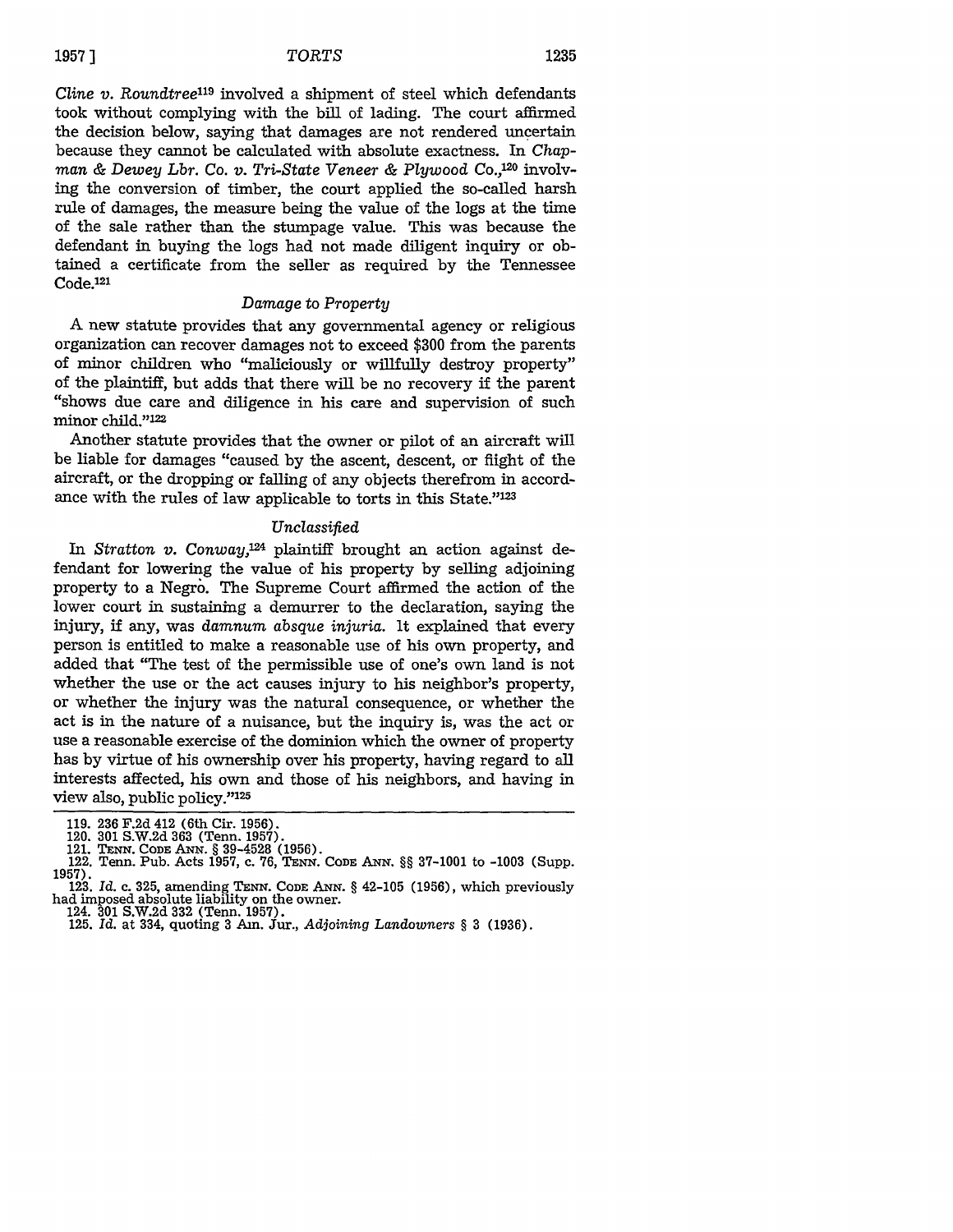The court found that there was no nuisance, citing *Latchis* v. John,126 holding that the erection of a fruit stand near plaintiff's property did not create a nuisance. Would an allegation in the declaration that the sale was solely for the purpose of injuring and annoying the plaintiff have changed the situation and brought it within the principle of spite fences?127

#### **MISCELLANEOUS**

## *Joinder of Parties*

*Griffith v. Hurt*<sup>128</sup> involves the question of joinder of parties-plaintiff. It was held that three downstream landowners could join together in an equity suit to obtain an injunction against polluting a stream. They could not join together in a single action at law to obtain damages, since their damages were separate. The Supreme Court held that the suit for the injunction might be maintained but that since the monetary damages were allowed only as an incident to the equitable relief of injunction, there was a misjoinder of parties as to this part of the action and a demurrer as to it should be sustained.

*Day v. North Am. Rayon Corp.129* construes the Tennessee thirdparty statute130 so as not to allow the original defendant to bring in another party defendant if this would eliminate diversity of citizenship and thus cause the federal district court to dismiss for lack of jurisdiction and therefore "delay the right of the original plaintiff." The statute has now been repealed,<sup>131</sup> however, and there is no longer a third-party practice in Tennessee.

#### *Releases*

A release of one joint tortfeasor has the effect of releasing the other. But this result does not follow when the plaintiff gives a covenant not to sue. Two cases illustrated this last rule and applied it though trial courts had entered orders dismissing the covenants "with prejudice."<sup>132</sup>

## *Limitation of Action*

*Hall v. De Saussure,133* a malpractice action, holds that the one-year statute of limitations applies to all actions for personal injuries,

130. **TENN.** CODE **ANN.** § 20-120 (1956). See Sturdivant, *Joint Tortfeasors in Tennessee and the New Third-Party Statute,* 8 VAND. L. REV. 69 (1955).

131. Tenn. Pub. Acts 1957, c. 33.

132. Long v. Kirby-Smith, 292 S.W.2d 216 (Tenn. App. M.S. 1956); Wyatt v. Lassiter, 299 S.W.2d 229 (Tenn. App. W.S. 1956). 133. 297 S.W.2d 81 (Tenn. App. W.S. 1956).

<sup>126. 117</sup> Vt. 110, 85 **A.2d** 575, 32 A.L.R.2d 1203 (1952).

<sup>127.</sup> On spite fences, see PROSSER, TORTS §§ 412-13 (2d ed. 1955); cf. Holbrook<br>v. Morrison, 214 Mass. 209, 100 N.E. 1111 (1913) (defendant put up sign, "For Sale. Best Offer from Colored Family"; dictum that plaintiff migh

<sup>128. 291</sup> S.W.2d **271** (Tenn. 1956). 129. 140 **F.** Supp. 490 (E.D. Tenn. 1956).